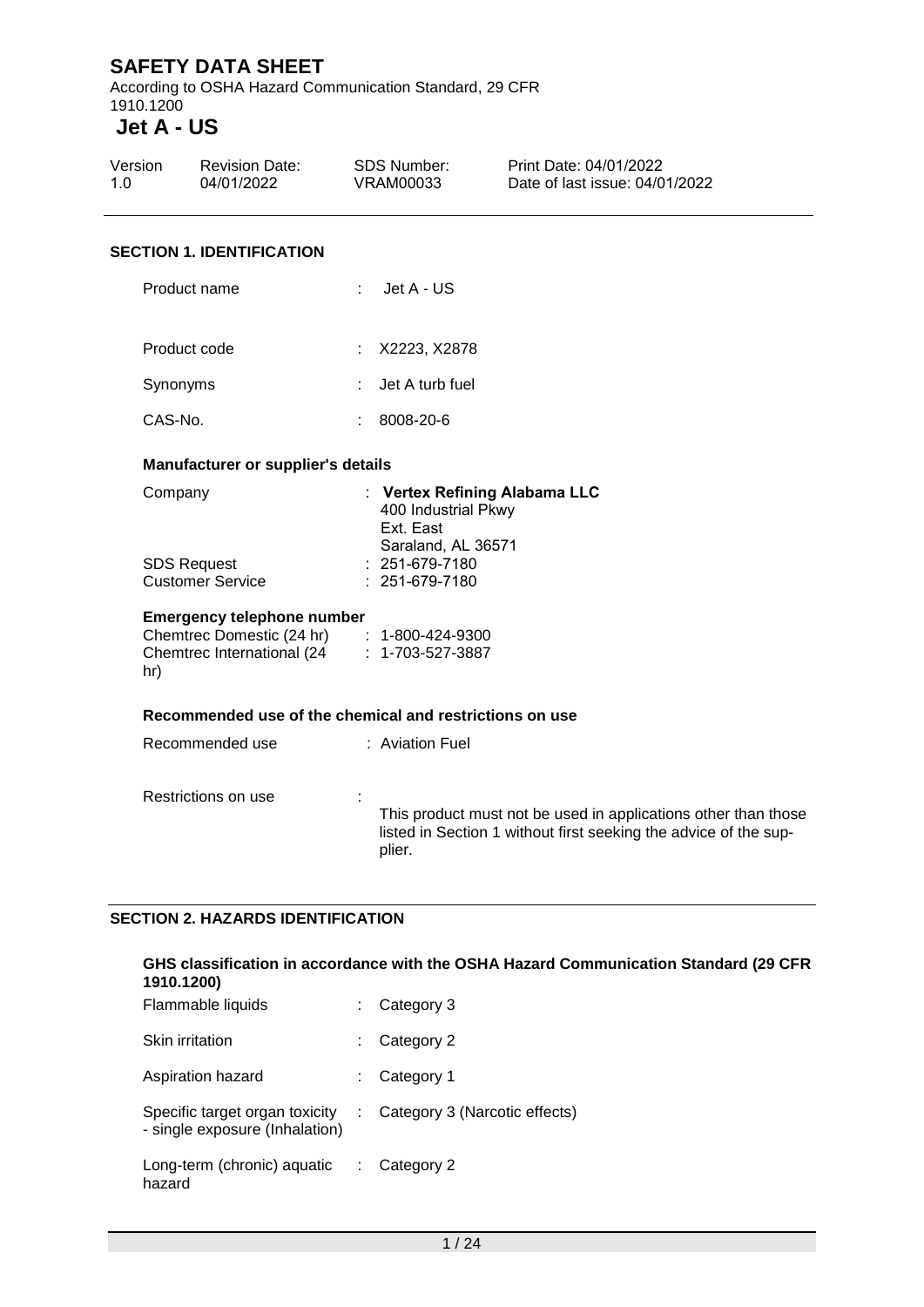According to OSHA Hazard Communication Standard, 29 CFR 1910.1200

| Version<br>1.0 | <b>Revision Date:</b><br>04/01/2022            | <b>SDS Number:</b><br><b>VRAM00033</b>                                                                        | Print Date: 04/01/2022<br>Date of last issue: 04/01/2022                                                                                                                                                                                                                                                                                                                                                                                                                                                                                                                                                                                                                                                                                                                   |
|----------------|------------------------------------------------|---------------------------------------------------------------------------------------------------------------|----------------------------------------------------------------------------------------------------------------------------------------------------------------------------------------------------------------------------------------------------------------------------------------------------------------------------------------------------------------------------------------------------------------------------------------------------------------------------------------------------------------------------------------------------------------------------------------------------------------------------------------------------------------------------------------------------------------------------------------------------------------------------|
|                | <b>GHS label elements</b><br>Hazard pictograms |                                                                                                               |                                                                                                                                                                                                                                                                                                                                                                                                                                                                                                                                                                                                                                                                                                                                                                            |
|                | Signal word                                    | Danger                                                                                                        |                                                                                                                                                                                                                                                                                                                                                                                                                                                                                                                                                                                                                                                                                                                                                                            |
|                | <b>Hazard statements</b>                       | PHYSICAL HAZARDS:<br><b>HEALTH HAZARDS:</b><br>H315 Causes skin irritation.                                   | H226 Flammable liquid and vapour.<br>H304 May be fatal if swallowed and enters airways.<br>H336 May cause drowsiness or dizziness.<br><b>ENVIRONMENTAL HAZARDS:</b><br>H411 Toxic to aquatic life with long lasting effects.                                                                                                                                                                                                                                                                                                                                                                                                                                                                                                                                               |
|                | Precautionary statements                       | <b>Prevention:</b><br>ment.<br>face protection.                                                               | P210 Keep away from heat, hot surfaces, sparks, open flames<br>and other ignition sources. No smoking.<br>P233 Keep container tightly closed.<br>P240 Ground and bond container and receiving equipment.<br>P241 Use explosion-proof electrical/ ventilating/ lighting equip-<br>P242 Use non-sparking tools.<br>P243 Take action to prevent static discharges.<br>P261 Avoid breathing dust/ fume/ gas/ mist/ vapours/ spray.<br>P264 Wash skin thoroughly after handling.<br>P271 Use only outdoors or in a well-ventilated area.<br>P273 Avoid release to the environment.<br>P280 Wear protective gloves/ protective clothing/ eye protection/                                                                                                                         |
|                |                                                | Response:<br>CENTER/ doctor.<br>on this label).<br>attention.<br>reuse.<br>P391 Collect spillage.<br>Storage: | P301 + P310 IF SWALLOWED: Immediately call a POISON<br>P302 + P352 IF ON SKIN: Wash with plenty of water and soap.<br>P303 + P361 + P353 IF ON SKIN (or hair): Take off immediately<br>all contaminated clothing. Rinse skin with water/ shower.<br>P304 + P340 IF INHALED: Remove person to fresh air and<br>keep comfortable for breathing.<br>P312 Call a POISON CENTER/doctor if you feel unwell.<br>P321 Specific treatment (see supplemental first aid instructions<br>P331 Do NOT induce vomiting.<br>P333 + P313 If skin irritation or rash occurs: Get medical advice/<br>P362 + P364 Take off contaminated clothing and wash it before<br>P370 + P378 In case of fire: Use water spray, alcohol-resistant<br>foam, dry chemical or carbon dioxide to extinguish. |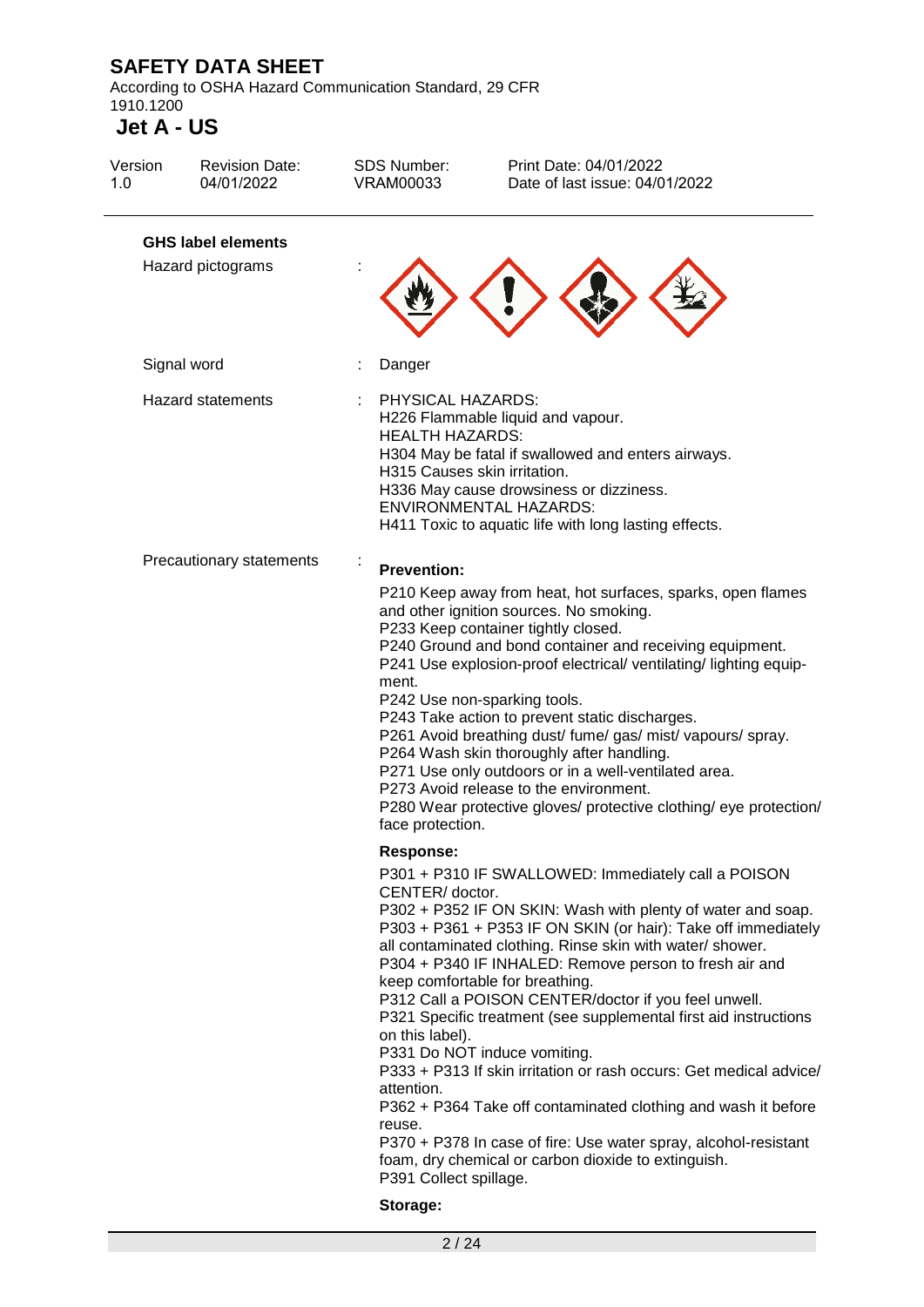According to OSHA Hazard Communication Standard, 29 CFR 1910.1200

# **Jet A - US**

| Version | <b>Revision Date:</b> | SDS Number: | Print Date: 04/01/2022         |
|---------|-----------------------|-------------|--------------------------------|
| 1.O     | 04/01/2022            | VRAM00033   | Date of last issue: 04/01/2022 |

P403 + P233 Store in a well-ventilated place. Keep container tightly closed. P403 + P235 Store in a well-ventilated place. Keep cool. P405 Store locked up.

#### **Disposal:**

P501 Dispose of contents/ container to an approved waste disposal plant.

#### **Other hazards which do not result in classification**

Slightly irritating to respiratory system.

Liquid evaporates quickly and can ignite leading to a flash fire, or an explosion in a confined space.

Vapour in the headspace of tanks and containers may ignite and explode at temperatures exceeding auto-ignition temperature, where vapour concentrations are within the flammability range. May ignite on surfaces at temperatures above auto-ignition temperature.

This material is a static accumulator.

Even with proper grounding and bonding, this material can still accumulate an electrostatic charge.

If sufficient charge is allowed to accumulate, electrostatic discharge and ignition of flammable airvapour mixtures can occur.

The classification of this material is based on OSHA HCS 2012 criteria.

Hydrogen sulphide (H2S), an extremely flammable and toxic gas, and other hazardous vapours may evolve and collect in the headspace of storage tanks, transport vessels and other enclosed containers.

#### **SECTION 3. COMPOSITION/INFORMATION ON INGREDIENTS**

| Substance / Mixture | : Substance                                                                                                                                                                     |
|---------------------|---------------------------------------------------------------------------------------------------------------------------------------------------------------------------------|
| Chemical nature     | : Complex mixture of hydrocarbons consisting of paraffins, cy-<br>cloparaffins, aromatic and olefinic hydrocarbons with carbon<br>numbers predominantly in the C9 to C16 range. |
|                     |                                                                                                                                                                                 |

May also contain several additives at <0.1% v/v each.

#### **Hazardous components**

| Chemical name        | Synonyms      | CAS-No.   | Concentration (% w/w) |
|----------------------|---------------|-----------|-----------------------|
| Kerosine (petroleum) | kerosine (pe- | 8008-20-6 | $= 100$               |
|                      | troleum)      |           |                       |
|                      | (Technical)   |           |                       |
| $2-(2-$              | $2-(2-$       | 111-77-3  | $>= 0.07 - \le 0.1$   |
| methoxyeth-          | methoxyeth-   |           |                       |
| oxy)ethanol          | oxy)ethanol   |           |                       |

Total aromatic hydrocarbons present are typically in the range of 10-20%v/v. Hydrogen sulphide may be present both in the liquid and the vapour. Composition is complex and varies with the source of the crude oil and the contributing process plants at that time.

#### **Further information**

Contains:

| CUNICINS.     |                       |                       |
|---------------|-----------------------|-----------------------|
| Chemical name | Identification number | Concentration (% w/w) |
| Ethvlbenzene  | 100-41-4              | - 2                   |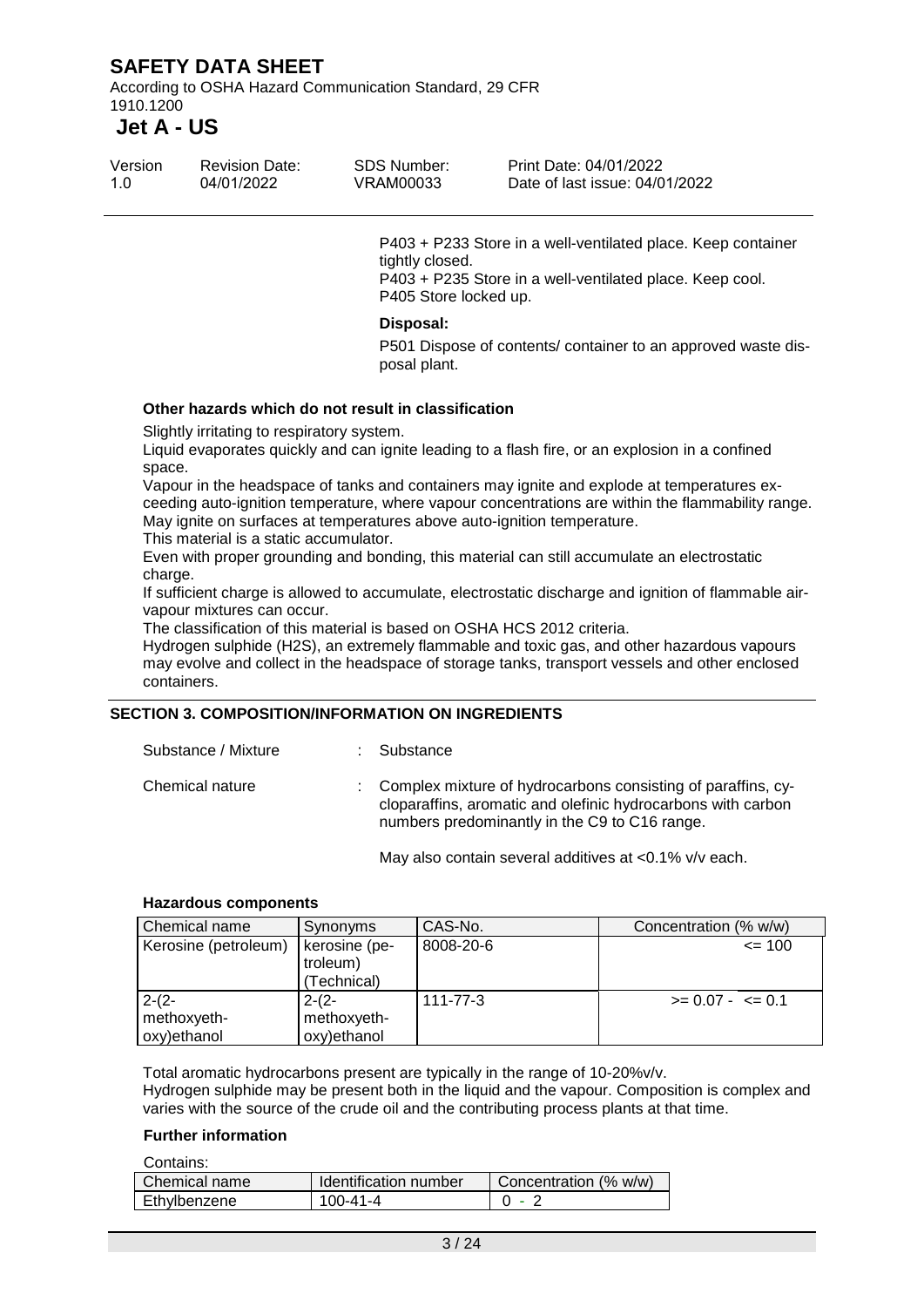According to OSHA Hazard Communication Standard, 29 CFR 1910.1200

**Jet A - US**

| Version | <b>Revision Date:</b> | SDS Number: | Print Date: 04/01/2022         |
|---------|-----------------------|-------------|--------------------------------|
| 1.0     | 04/01/2022            | VRAM00033   | Date of last issue: 04/01/2022 |

| Xylene, mixed isomers             | 1330-20-7     | $0 - 2$ |
|-----------------------------------|---------------|---------|
| Trimethylbenzene (all<br>isomers) | 25551-13-7    | ∩ -     |
| Naphthalene                       | $91 - 20 - 3$ | റ -     |
| Cumene                            | $98 - 82 - 8$ |         |

#### **SECTION 4. FIRST-AID MEASURES**

| General advice                                         | Not expected to be a health hazard when used under normal<br>conditions.<br>Vapourisation of H2S that has been trapped in clothing can be<br>dangerous to rescuers. Maintain respiratory protection to<br>avoid contamination from the victim to rescuer. Mechanical<br>ventilation should be used to resuscitate if at all possible.                                                                                                                                                                                                                                                                  |
|--------------------------------------------------------|--------------------------------------------------------------------------------------------------------------------------------------------------------------------------------------------------------------------------------------------------------------------------------------------------------------------------------------------------------------------------------------------------------------------------------------------------------------------------------------------------------------------------------------------------------------------------------------------------------|
| If inhaled                                             | Remove to fresh air. If rapid recovery does not occur,<br>transport to nearest medical facility for additional treatment.                                                                                                                                                                                                                                                                                                                                                                                                                                                                              |
|                                                        | Respiratory irritation signs and symptoms may include a tem-<br>porary burning sensation of the nose and throat, coughing,<br>and/or difficulty breathing.                                                                                                                                                                                                                                                                                                                                                                                                                                             |
| In case of skin contact                                | Remove contaminated clothing. Immediately flush skin with<br>large amounts of water for at least 15 minutes, and follow by<br>washing with soap and water if available. If redness, swelling,<br>pain and/or blisters occur, transport to the nearest medical<br>facility for additional treatment.<br>When using high pressure equipment, injection of product<br>under the skin can occur. If high pressure injuries occur, the<br>casualty should be sent immediately to a hospital. Do not wait<br>for symptoms to develop.<br>Obtain medical attention even in the absence of apparent<br>wounds. |
| In case of eye contact                                 | Flush eye with copious quantities of water.<br>Remove contact lenses, if present and easy to do. Continue<br>rinsing.<br>If persistent irritation occurs, obtain medical attention.                                                                                                                                                                                                                                                                                                                                                                                                                    |
|                                                        | Eye irritation signs and symptoms may include a burning sen-<br>sation, redness, swelling, and/or blurred vision.                                                                                                                                                                                                                                                                                                                                                                                                                                                                                      |
| If swallowed                                           | Call emergency number for your location / facility.<br>If swallowed, do not induce vomiting: transport to nearest<br>medical facility for additional treatment. If vomiting occurs<br>spontaneously, keep head below hips to prevent aspiration.<br>If any of the following delayed signs and symptoms appear<br>within the next 6 hours, transport to the nearest medical facili-<br>ty: fever greater than 101° F (38.3°C), shortness of breath,<br>chest congestion or continued coughing or wheezing.                                                                                              |
| Most important symptoms<br>and effects, both acute and | Breathing of high vapour concentrations may cause central<br>nervous system (CNS) depression resulting in dizziness, light-                                                                                                                                                                                                                                                                                                                                                                                                                                                                            |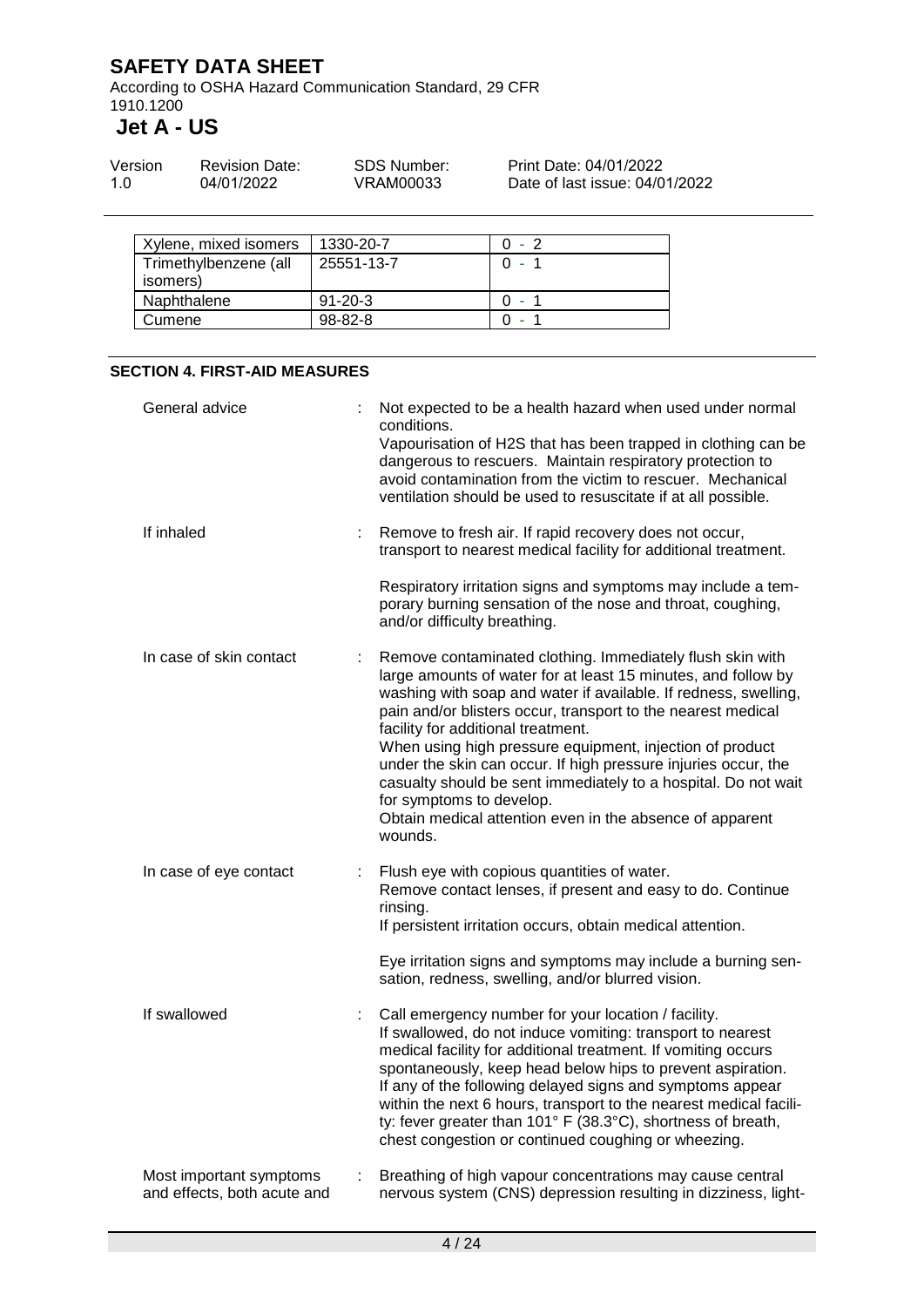According to OSHA Hazard Communication Standard, 29 CFR 1910.1200

### **Jet A - US**

| Version<br>1.0                                                                   | <b>Revision Date:</b><br>04/01/2022 |   | <b>SDS Number:</b><br><b>VRAM00033</b>                                                                                                                                                                                                                                                                                                                                                                                                                                                                                                                                                                                                                                                                                                                                                                                                                                                                                                                                                                           | Print Date: 04/01/2022<br>Date of last issue: 04/01/2022                                                                                                                                                                                                                                                                                                                                                                                                                                                                                                                                                                                                                                                                                                                                                                                                                                                                                                            |  |
|----------------------------------------------------------------------------------|-------------------------------------|---|------------------------------------------------------------------------------------------------------------------------------------------------------------------------------------------------------------------------------------------------------------------------------------------------------------------------------------------------------------------------------------------------------------------------------------------------------------------------------------------------------------------------------------------------------------------------------------------------------------------------------------------------------------------------------------------------------------------------------------------------------------------------------------------------------------------------------------------------------------------------------------------------------------------------------------------------------------------------------------------------------------------|---------------------------------------------------------------------------------------------------------------------------------------------------------------------------------------------------------------------------------------------------------------------------------------------------------------------------------------------------------------------------------------------------------------------------------------------------------------------------------------------------------------------------------------------------------------------------------------------------------------------------------------------------------------------------------------------------------------------------------------------------------------------------------------------------------------------------------------------------------------------------------------------------------------------------------------------------------------------|--|
| delayed                                                                          |                                     |   | headedness, headache, nausea and loss of coordination.<br>Continued inhalation may result in unconsciousness and<br>death.<br>Skin irritation signs and symptoms may include a burning sen-<br>sation, redness, swelling, and/or blisters.<br>Local necrosis is evidenced by delayed onset of pain and<br>tissue damage a few hours following injection.<br>Eye irritation signs and symptoms may include a burning sen-<br>sation, redness, swelling, and/or blurred vision.<br>If material enters lungs, signs and symptoms may include<br>coughing, choking, wheezing, difficulty in breathing, chest<br>congestion, shortness of breath, and/or fever.<br>If any of the following delayed signs and symptoms appear<br>within the next 6 hours, transport to the nearest medical facili-<br>ty: fever greater than 101° F (38.3°C), shortness of breath,<br>chest congestion or continued coughing or wheezing.<br>Auditory system effects may include temporary hearing loss<br>and/or ringing in the ears. |                                                                                                                                                                                                                                                                                                                                                                                                                                                                                                                                                                                                                                                                                                                                                                                                                                                                                                                                                                     |  |
|                                                                                  | Protection of first-aiders          |   | incident, injury and surroundings.                                                                                                                                                                                                                                                                                                                                                                                                                                                                                                                                                                                                                                                                                                                                                                                                                                                                                                                                                                               | When administering first aid, ensure that you are wearing the<br>appropriate personal protective equipment according to the                                                                                                                                                                                                                                                                                                                                                                                                                                                                                                                                                                                                                                                                                                                                                                                                                                         |  |
| Indication of any immediate<br>medical attention and special<br>treatment needed |                                     | ÷ | Treat symptomatically.<br>age and loss of function.<br>Do not induce vomiting.<br>son Control Center for guidance.                                                                                                                                                                                                                                                                                                                                                                                                                                                                                                                                                                                                                                                                                                                                                                                                                                                                                               | Call a doctor or poison control center for guidance.<br>IMMEDIATE TREATMENT IS EXTREMELY IMPORTANT!<br>High pressure injection injuries require prompt surgical inter-<br>vention and possibly steroid therapy, to minimise tissue dam-<br>Because entry wounds are small and do not reflect the seri-<br>ousness of the underlying damage, surgical exploration to<br>determine the extent of involvement may be necessary. Local<br>anaesthetics or hot soaks should be avoided because they<br>can contribute to swelling, vasospasm and ischaemia. Prompt<br>surgical decompression, debridement and evacuation of for-<br>eign material should be performed under general anaesthet-<br>ics, and wide exploration is essential.<br>Potential for chemical pneumonitis.<br>Hydrogen sulphide (H2S) - CNS asphyxiant. May cause rhini-<br>tis, bronchitis and occasionally pulmonary oedema after se-<br>vere exposure. CONSIDER: Oxygen therapy. Consult a Poi- |  |

#### **SECTION 5. FIRE-FIGHTING MEASURES**

| Suitable extinguishing media      | Foam, water spray or fog. Dry chemical powder, carbon diox-<br>ide, sand or earth may be used for small fires only.                                                                                                            |
|-----------------------------------|--------------------------------------------------------------------------------------------------------------------------------------------------------------------------------------------------------------------------------|
| Unsuitable extinguishing<br>media | Do not use direct water jets on the burning product as they<br>could cause a steam explosion and spread of the fire.<br>Simultaneous use of foam and water on the same surface is<br>to be avoided as water destroys the foam. |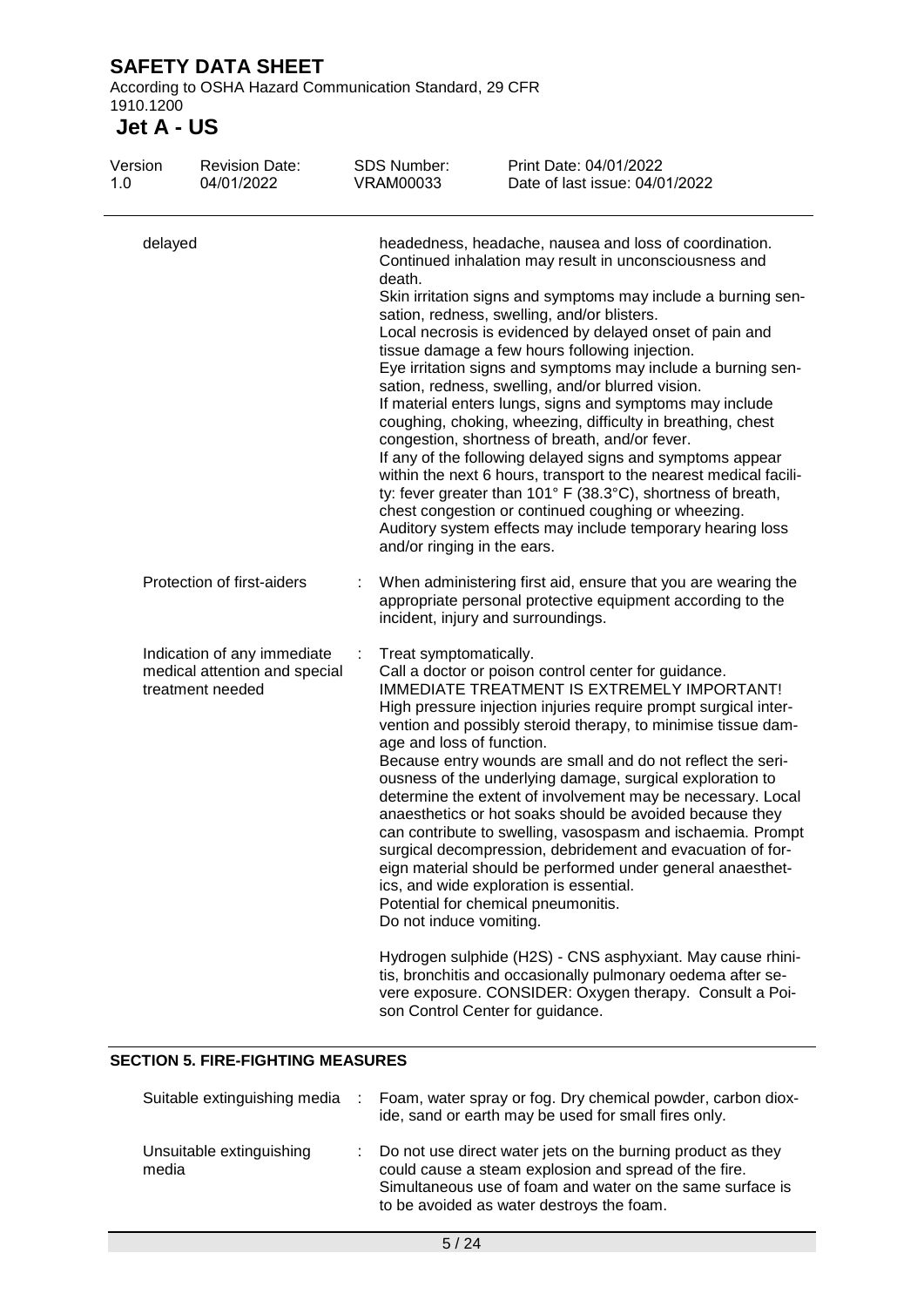According to OSHA Hazard Communication Standard, 29 CFR 1910.1200

# **Jet A - US**

| Version<br>1.0 |                                           | <b>Revision Date:</b><br>04/01/2022 |   | <b>SDS Number:</b><br><b>VRAM00033</b>                                                                                                                                                                                                                                                                                                                                                                                                                                                                                | Print Date: 04/01/2022<br>Date of last issue: 04/01/2022                                                                                                                                                                                                                                                                                                                    |
|----------------|-------------------------------------------|-------------------------------------|---|-----------------------------------------------------------------------------------------------------------------------------------------------------------------------------------------------------------------------------------------------------------------------------------------------------------------------------------------------------------------------------------------------------------------------------------------------------------------------------------------------------------------------|-----------------------------------------------------------------------------------------------------------------------------------------------------------------------------------------------------------------------------------------------------------------------------------------------------------------------------------------------------------------------------|
|                | Specific hazards during fire-<br>fighting |                                     |   | Hazardous combustion products may include:<br>A complex mixture of airborne solid and liquid particulates and<br>gases (smoke).<br>Oxides of sulphur.<br>Unidentified organic and inorganic compounds.<br>Carbon monoxide may be evolved if incomplete combustion<br>occurs.<br>Will float and can be reignited on surface water.<br>Flammable vapours may be present even at temperatures<br>below the flash point.<br>The vapour is heavier than air, spreads along the ground and<br>distant ignition is possible. |                                                                                                                                                                                                                                                                                                                                                                             |
|                | ods                                       | Specific extinguishing meth-        | ÷ |                                                                                                                                                                                                                                                                                                                                                                                                                                                                                                                       | Use extinguishing measures that are appropriate to local cir-<br>cumstances and the surrounding environment.                                                                                                                                                                                                                                                                |
|                | Further information                       |                                     |   | to evacuate immediately.<br>water or the ground water system.                                                                                                                                                                                                                                                                                                                                                                                                                                                         | Keep adjacent containers cool by spraying with water.<br>If possible remove containers from the danger zone.<br>If the fire cannot be extinguished the only course of action is<br>Prevent fire extinguishing water from contaminating surface<br>Contain residual material at affected sites to prevent material<br>from entering drains (sewers), ditches, and waterways. |
|                | for firefighters                          | Special protective equipment :      |   |                                                                                                                                                                                                                                                                                                                                                                                                                                                                                                                       | Proper protective equipment including chemical resistant<br>gloves are to be worn; chemical resistant suit is indicated if<br>large contact with spilled product is expected. Self-Contained<br>Breathing Apparatus must be worn when approaching a fire in<br>a confined space. Select fire fighter's clothing approved to<br>relevant Standards (e.g. Europe: EN469).     |

### **SECTION 6. ACCIDENTAL RELEASE MEASURES**

| Personal precautions, protec- :<br>tive equipment and emer-<br>gency procedures | May ignite on surfaces at temperatures above auto-ignition<br>temperature.<br>Do not breathe fumes, vapour.<br>Do not operate electrical equipment.<br>Shut off leaks, if possible without personal risks.<br>Remove all possible sources of ignition in the surrounding<br>area.<br>Evacuate all personnel.<br>Attempt to disperse vapour or to direct its flow to a safe loca-<br>tion for example using fog sprays.<br>Use appropriate containment to avoid environmental contami-<br>nation. Prevent from spreading or entering drains, ditches or<br>rivers by using sand, earth, or other appropriate barriers. |
|---------------------------------------------------------------------------------|-----------------------------------------------------------------------------------------------------------------------------------------------------------------------------------------------------------------------------------------------------------------------------------------------------------------------------------------------------------------------------------------------------------------------------------------------------------------------------------------------------------------------------------------------------------------------------------------------------------------------|
| <b>Environmental precautions</b>                                                | : Prevent from spreading or entering into drains, ditches or riv-<br>ers by using sand, earth, or other appropriate barriers.<br>Take measures to minimise the effects on groundwater.<br>Contain residual material at affected sites to prevent material<br>from entering drains (sewers), ditches, and waterways.                                                                                                                                                                                                                                                                                                   |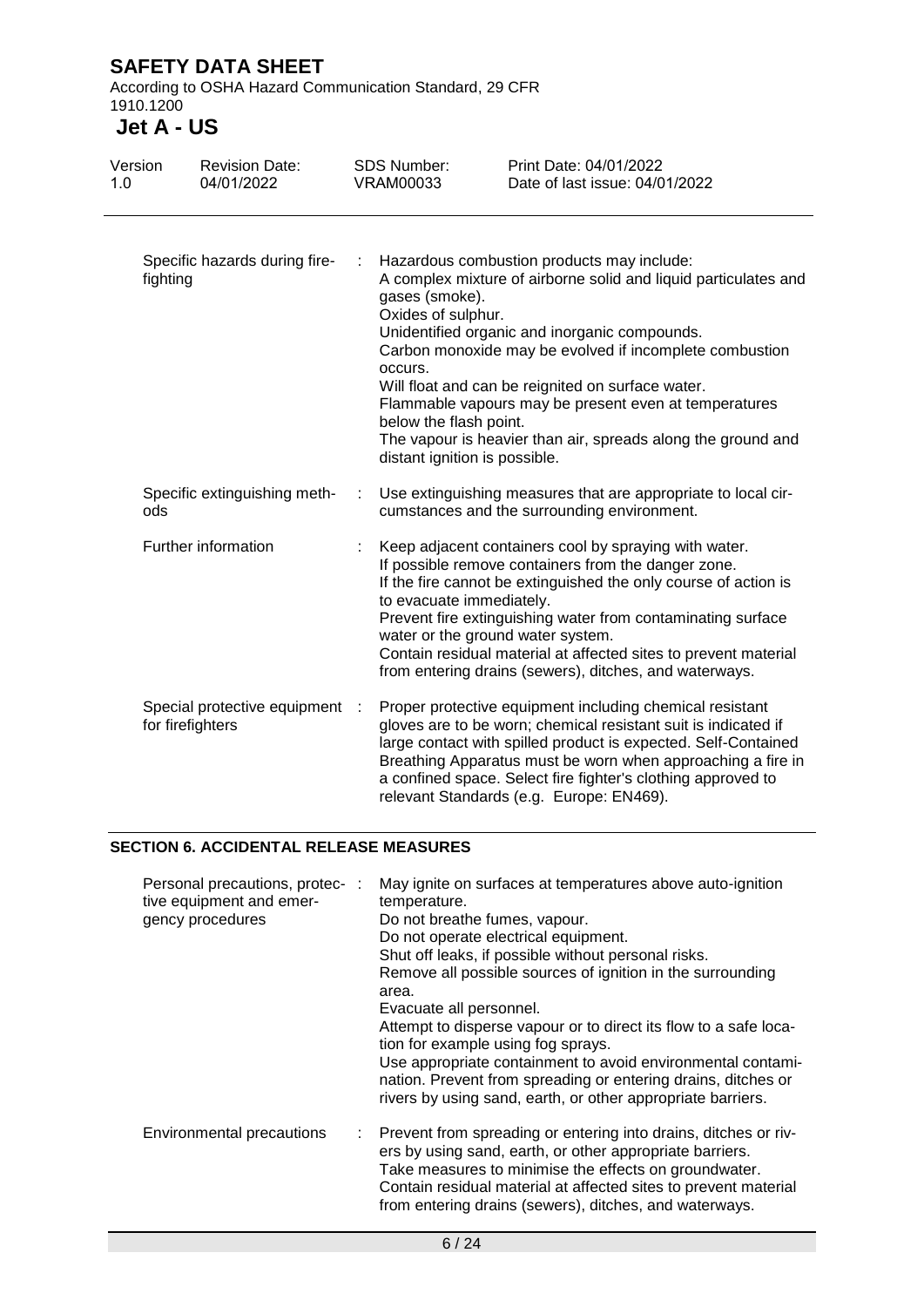According to OSHA Hazard Communication Standard, 29 CFR 1910.1200

**Jet A - US**

| Version<br>1.0                                           | <b>Revision Date:</b><br>04/01/2022 | <b>SDS Number:</b><br><b>VRAM00033</b>                                                                                                                                                                                                                                                                                                                                                                                                                                                                                                                                                                                                                                                                                                                                                                                                                                                                                                                                                                                     | Print Date: 04/01/2022<br>Date of last issue: 04/01/2022                                                                                                                                                                                                                                                                                                                                                                                                                                                                                                                                                                     |
|----------------------------------------------------------|-------------------------------------|----------------------------------------------------------------------------------------------------------------------------------------------------------------------------------------------------------------------------------------------------------------------------------------------------------------------------------------------------------------------------------------------------------------------------------------------------------------------------------------------------------------------------------------------------------------------------------------------------------------------------------------------------------------------------------------------------------------------------------------------------------------------------------------------------------------------------------------------------------------------------------------------------------------------------------------------------------------------------------------------------------------------------|------------------------------------------------------------------------------------------------------------------------------------------------------------------------------------------------------------------------------------------------------------------------------------------------------------------------------------------------------------------------------------------------------------------------------------------------------------------------------------------------------------------------------------------------------------------------------------------------------------------------------|
| Methods and materials for<br>containment and cleaning up |                                     | Do not allow contact with soil, surface or ground water.<br>Take precautionary measures against static discharges.<br>For small liquid spills (< 1 drum), transfer by mechanical<br>means to a labeled, sealable container for product recovery or<br>safe disposal. Allow residues to evaporate or soak up with an<br>appropriate absorbent material and dispose of safely. Remove<br>contaminated soil and dispose of safely.<br>For large liquid spills (> 1 drum), transfer by mechanical<br>means such as vacuum truck to a salvage tank for recovery or<br>safe disposal. Do not flush away residues with water. Retain<br>as contaminated waste. Allow residues to evaporate or soak<br>up with an appropriate absorbent material and dispose of<br>safely. Remove contaminated soil and dispose of safely<br>Avoid contact with skin, eyes and clothing.<br>Evacuate the area of all non-essential personnel.<br>Ventilate contaminated area thoroughly.<br>Take precautionary measures against static discharges. |                                                                                                                                                                                                                                                                                                                                                                                                                                                                                                                                                                                                                              |
| Additional advice                                        |                                     | this Safety Data Sheet.<br>cannot be contained.<br>Annex 1 Regulation 26.                                                                                                                                                                                                                                                                                                                                                                                                                                                                                                                                                                                                                                                                                                                                                                                                                                                                                                                                                  | Observe all relevant local and international regulations.<br>For guidance on selection of personal protective equipment<br>see Section 8 of this Safety Data Sheet.<br>Notify authorities if any exposure to the general public or the<br>environment occurs or is likely to occur.<br>For guidance on disposal of spilled material see Section 13 of<br>Local authorities should be advised if significant spillages<br>Maritime spillages should be dealt with using a Shipboard Oil<br>Pollution Emergency Plan (SOPEP), as required by MARPOL                                                                            |
|                                                          |                                     | 424-8802.<br>8802.                                                                                                                                                                                                                                                                                                                                                                                                                                                                                                                                                                                                                                                                                                                                                                                                                                                                                                                                                                                                         | U.S. regulations may require reporting releases of this materi-<br>al to the environment which exceed the reportable quantity<br>(refer to Section 15) to the National Response Center at (800)<br>Under Section 311 of the Clean Water Act (CWA) this material<br>is considered an oil. As such, spills into surface waters must<br>be reported to the National Response Center at (800) 424-<br>This material is covered by EPA's Comprehensive Environ-<br>mental Response, Compensation and Liability Act (CERCLA)<br>Petroleum Exclusion. Therefore, releases to the environment<br>may not be reportable under CERCLA. |

### **SECTION 7. HANDLING AND STORAGE**

| Technical measures | : Avoid breathing of or direct contact with material. Only use in |
|--------------------|-------------------------------------------------------------------|
|                    | well ventilated areas. Wash thoroughly after handling. For        |
|                    | guidance on selection of personal protective equipment see        |
|                    | Section 8 of this Safety Data Sheet.                              |
|                    | Use the information in this data sheet as input to a risk as-     |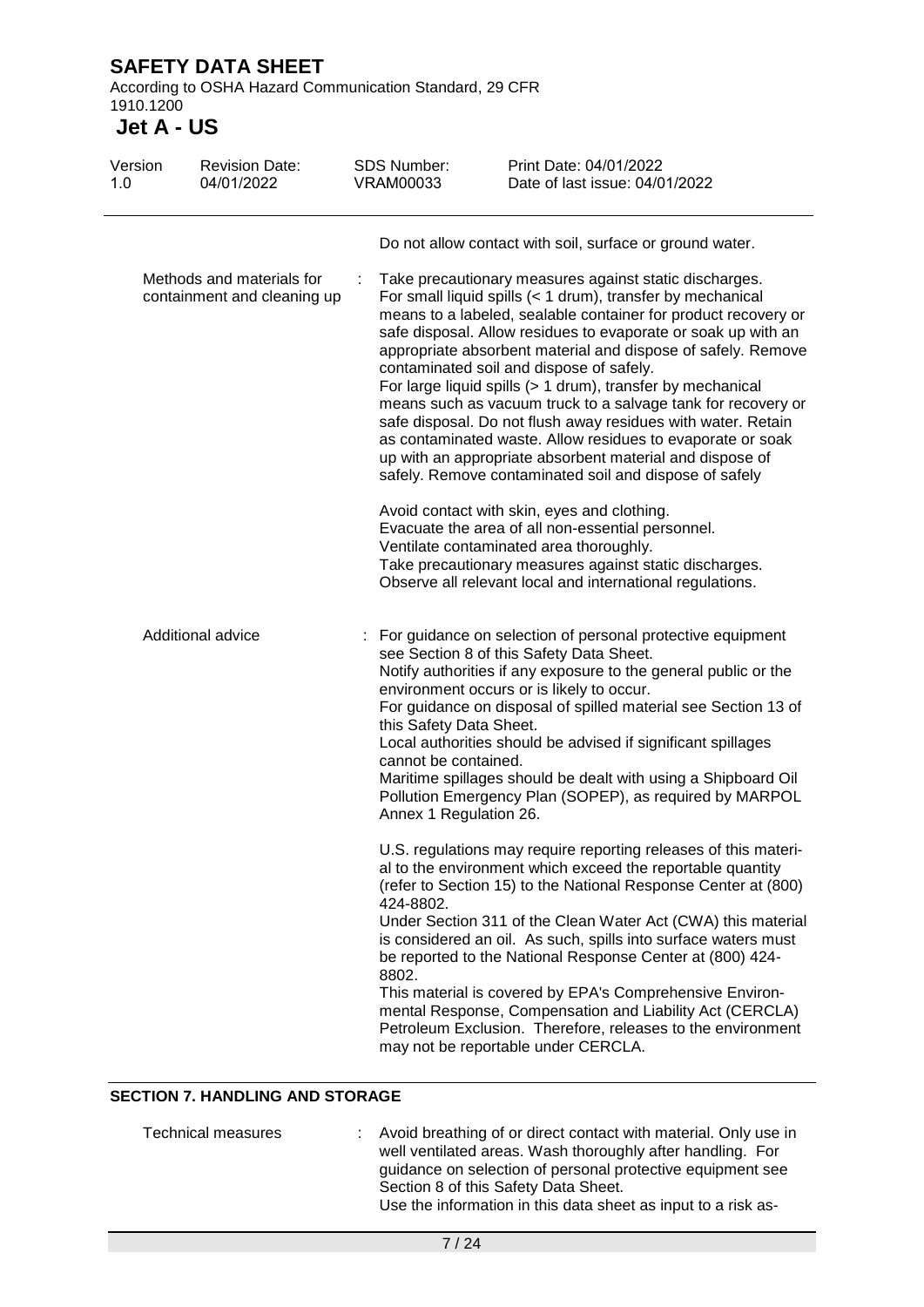According to OSHA Hazard Communication Standard, 29 CFR 1910.1200

| Version<br>1.0 | <b>Revision Date:</b><br>04/01/2022 | <b>SDS Number:</b><br><b>VRAM00033</b>                                                                                                         | Print Date: 04/01/2022<br>Date of last issue: 04/01/2022                                                                                                                                                                                                                                                                                                                                                                                                                                                                                                                                                                                                                                                                                                                                                                                                                                                                                                                                                                                                                  |
|----------------|-------------------------------------|------------------------------------------------------------------------------------------------------------------------------------------------|---------------------------------------------------------------------------------------------------------------------------------------------------------------------------------------------------------------------------------------------------------------------------------------------------------------------------------------------------------------------------------------------------------------------------------------------------------------------------------------------------------------------------------------------------------------------------------------------------------------------------------------------------------------------------------------------------------------------------------------------------------------------------------------------------------------------------------------------------------------------------------------------------------------------------------------------------------------------------------------------------------------------------------------------------------------------------|
|                |                                     | material.<br>laundering.<br>Prevent spillages.<br>Never siphon by mouth.                                                                       | sessment of local circumstances to help determine appropri-<br>ate controls for safe handling, storage and disposal of this<br>Air-dry contaminated clothing in a well-ventilated area before<br>Contaminated leather articles including shoes cannot be de-<br>contaminated and should be destroyed to prevent reuse.                                                                                                                                                                                                                                                                                                                                                                                                                                                                                                                                                                                                                                                                                                                                                    |
|                | Advice on safe handling             | age facilities are followed.<br>sources. Avoid sparks.<br>distant ignition is possible.<br>Earth all equipment.<br>vapours, mists or aerosols. | Ensure that all local regulations regarding handling and stor-<br>Extinguish any naked flames. Do not smoke. Remove ignition<br>Avoid inhaling vapour and/or mists.<br>Avoid prolonged or repeated contact with skin.<br>When using do not eat or drink.<br>When handling product in drums, safety footwear should be<br>worn and proper handling equipment should be used.<br>The vapour is heavier than air, spreads along the ground and<br>Use local exhaust ventilation if there is risk of inhalation of<br>Properly dispose of any contaminated rags or cleaning mate-<br>rials in order to prevent fires.                                                                                                                                                                                                                                                                                                                                                                                                                                                         |
|                |                                     | tory protection is in use.                                                                                                                     | The inherent toxic and olfactory (sense of smell) fatiguing<br>properties of hydrogen sulphide require that air monitoring<br>alarms be used if concentrations are expected to reach harm-<br>ful levels such as in enclosed spaces, heated transport ves-<br>sels and spill or leak situations. If the air concentration ex-<br>ceeds 10 ppm, the area should be evacuated unless respira-                                                                                                                                                                                                                                                                                                                                                                                                                                                                                                                                                                                                                                                                               |
|                | Avoidance of contact                | Strong oxidising agents.                                                                                                                       |                                                                                                                                                                                                                                                                                                                                                                                                                                                                                                                                                                                                                                                                                                                                                                                                                                                                                                                                                                                                                                                                           |
|                | <b>Product Transfer</b>             |                                                                                                                                                | Avoid splash filling Wait 2 minutes after tank filling (for tanks<br>such as those on road tanker vehicles) before opening hatch-<br>es or manholes. Wait 30 minutes after tank filling (for large<br>storage tanks) before opening hatches or manholes. Keep<br>containers closed when not in use. Conditions, such as filling<br>empty Filter Water Separator vessels, that lead to the for-<br>mation of hydrocarbon mists are also particularly hazardous.<br>Contamination resulting from product transfer may give rise to<br>light hydrocarbon vapour in the headspace of tanks that have<br>previously contained gasoline. This vapour may explode if<br>there is a source of ignition. Partly filled containers present a<br>greater hazard than those that are full, therefore handling,<br>transfer and sampling activities need special care. Even with<br>proper grounding and bonding, this material can still accumu-<br>late an electrostatic charge. If sufficient charge is allowed to<br>accumulate, electrostatic discharge and ignition of flammable |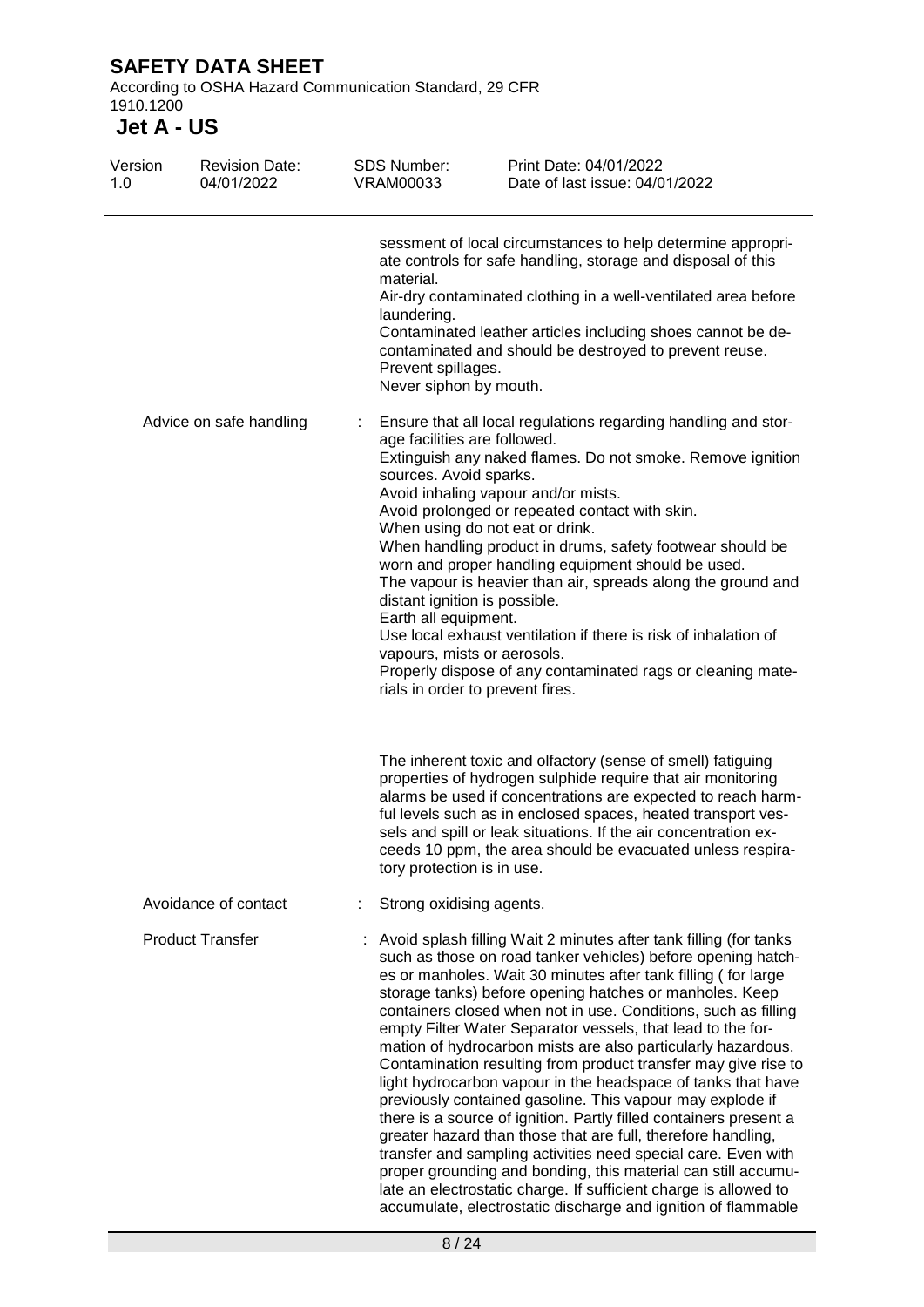According to OSHA Hazard Communication Standard, 29 CFR 1910.1200

| Version<br>1.0 | <b>Revision Date:</b><br>04/01/2022           | <b>SDS Number:</b><br><b>VRAM00033</b>                            | Print Date: 04/01/2022<br>Date of last issue: 04/01/2022                                                                                                                                                                                                                                                                                                                                                                                                                                                                                                                                                                                                                                                                                                                                                                                                                                                                                                                                                                                       |
|----------------|-----------------------------------------------|-------------------------------------------------------------------|------------------------------------------------------------------------------------------------------------------------------------------------------------------------------------------------------------------------------------------------------------------------------------------------------------------------------------------------------------------------------------------------------------------------------------------------------------------------------------------------------------------------------------------------------------------------------------------------------------------------------------------------------------------------------------------------------------------------------------------------------------------------------------------------------------------------------------------------------------------------------------------------------------------------------------------------------------------------------------------------------------------------------------------------|
|                |                                               |                                                                   | air-vapour mixtures can occur. Be aware of handling opera-<br>tions that may give rise to additional hazards that result from<br>the accumulation of static charges. These include but are not<br>limited to pumping (especially turbulent flow), mixing, filtering,<br>splash filling, cleaning and filling of tanks and containers,<br>sampling, switch loading, gauging, vacuum truck operations,<br>and mechanical movements. These activities may lead to<br>static discharge e.g. spark formation. Restrict line velocity<br>during pumping in order to avoid generation of electrostatic<br>discharge $(≤ 1$ m/s until fill pipe submerged to twice its diame-<br>ter, then $\leq$ 7 m/s). Avoid splash filling. Do NOT use com-<br>pressed air for filling, discharging, or handling operations.                                                                                                                                                                                                                                       |
|                | Further information on stor-<br>age stability | Tank storage:<br>and confined spaces.<br>reduce the risk.<br>ble. | Drum and small container storage:<br>Drums should be stacked to a maximum of 3 high.<br>Use properly labeled and closable containers.<br>Take suitable precautions when opening sealed containers, as<br>pressure can build up during storage.<br>Tanks must be specifically designed for use with this product.<br>Bulk storage tanks should be diked (bunded).<br>Locate tanks away from heat and other sources of ignition.<br>The vapour is heavier than air. Beware of accumulation in pits<br>Electrostatic charges will be generated during pumping.<br>Electrostatic discharge may cause fire. Ensure electrical con-<br>tinuity by bonding and grounding (earthing) all equipment to<br>The vapours in the head space of the storage vessel may lie<br>in the flammable/explosive range and hence may be flamma-<br>Refer to section 15 for any additional specific legislation cov-<br>ering the packaging and storage of this product.                                                                                              |
|                | Packaging material                            | amine adduct-cured epoxy.<br>palon.                               | Suitable material: For containers, or container linings use car-<br>bon steel and low alloy steel. Aluminium may also be used for<br>applications where it does not present an unnecessary fire<br>hazard. For container linings the following may also be used:<br>Unplastisized polyvinyl chloride (U-PVC), Fluoropolymers<br>(PTFE), Polyvinylidenefluoride (PVDF), Polyetheretherketone<br>(PEEK), Polyamide (PA-11). For seals and gaskets use: Fluo-<br>roelastomer (FKM), Viton A, and Viton B, Nitrile butadiene<br>(NBR), Buna-N. For coating (paint) materials use: High build,<br>Unsuitable material: For containers or container linings, ex-<br>amples of materials to avoid are: Polyethylene (PE, HDPE),<br>Polypropylene (PP), Polymethyl methacrylate (PMMA), Acry-<br>lonnitrile butadiene styrene (ABS). For seals and gaskets,<br>examples of materials to avoid are: Natural rubber (NR), Eth-<br>ylene Propylene (EPDM, Polychloroprene (CR) - Neoprene,<br>Butyl (IIR), Chlorosulphonated polyethylene (CSM), e.g. Hy- |
|                | <b>Container Advice</b>                       |                                                                   | Containers, even those that have been emptied, can contain<br>explosive vapours. Do not cut, drill, grind, weld or perform                                                                                                                                                                                                                                                                                                                                                                                                                                                                                                                                                                                                                                                                                                                                                                                                                                                                                                                     |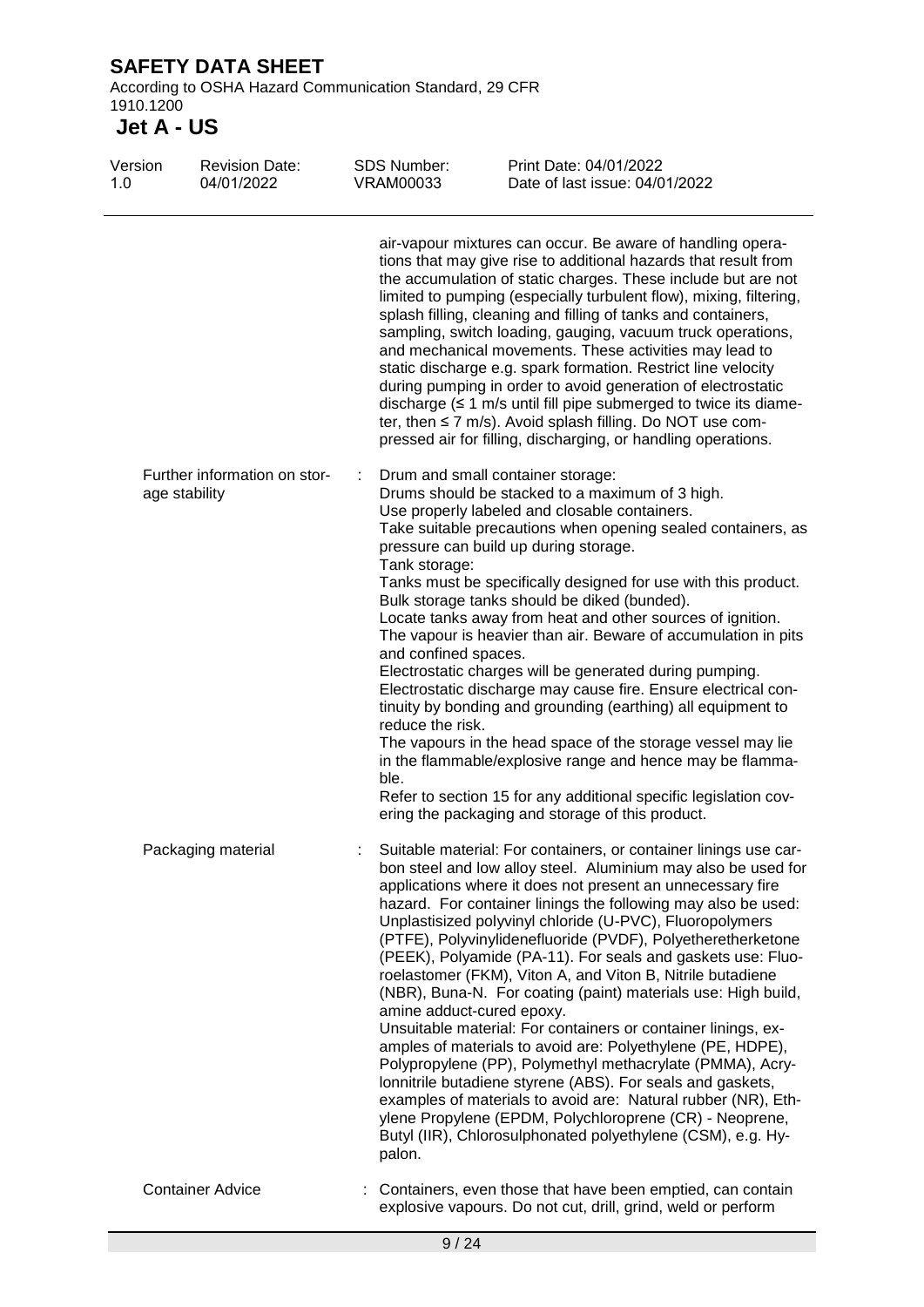According to OSHA Hazard Communication Standard, 29 CFR 1910.1200

# **Jet A - US**

| Version<br>1.0  | <b>Revision Date:</b><br>04/01/2022 | <b>SDS Number:</b><br>VRAM00033 | Print Date: 04/01/2022<br>Date of last issue: 04/01/2022                                                                                                                                                                                                                                                                  |
|-----------------|-------------------------------------|---------------------------------|---------------------------------------------------------------------------------------------------------------------------------------------------------------------------------------------------------------------------------------------------------------------------------------------------------------------------|
| Specific use(s) |                                     | : Not applicable.               | similar operations on or near containers.                                                                                                                                                                                                                                                                                 |
|                 |                                     | on Static Electricity).         | See additional references that provide safe handling practices<br>for liquids that are determined to be static accumulators:<br>American Petroleum Institute 2003 (Protection Against Igni-<br>tions Arising out of Static, Lightning and Stray Currents) or<br>National Fire Protection Agency 77 (Recommended Practices |

#### **SECTION 8. EXPOSURE CONTROLS AND PERSONAL PROTECTION**

| Components                     | CAS-No.        | Value type<br>(Form of<br>exposure) | Control parame-<br>ters / Permissible<br>concentration | <b>Basis</b> |
|--------------------------------|----------------|-------------------------------------|--------------------------------------------------------|--------------|
| Kerosine (petroleum)           | 8008-20-6      | <b>TWA</b>                          | 200 mg/m3<br>(total hydrocarbon<br>vapor)              | <b>ACGIH</b> |
| Ethylbenzene                   | $100 - 41 - 4$ | <b>TWA</b>                          | 20 ppm                                                 | <b>ACGIH</b> |
| Ethylbenzene                   |                | <b>TWA</b>                          | 100 ppm<br>435 mg/m3                                   | OSHA Z-1     |
| Xylene, mixed isomers          | 1330-20-7      | <b>TWA</b>                          | $100$ ppm<br>435 mg/m3                                 | OSHA Z-1     |
| Xylene, mixed isomers          |                | <b>TWA</b>                          | $100$ ppm                                              | <b>ACGIH</b> |
| Xylene, mixed isomers          |                | <b>STEL</b>                         | 150 ppm                                                | <b>ACGIH</b> |
| Xylene, mixed isomers          |                | <b>STEL</b>                         | 150 ppm<br>655 mg/m3                                   | OSHA P0      |
| Xylene, mixed isomers          |                | <b>TWA</b>                          | 100 ppm<br>435 mg/m3                                   | OSHA P0      |
| Trimethylbenzene (all isomers) | 25551-13-7     | <b>TWA</b>                          | 25 ppm                                                 | <b>ACGIH</b> |
| Naphthalene                    | $91 - 20 - 3$  | <b>TWA</b>                          | 10 ppm<br>50 mg/m3                                     | OSHA Z-1     |
| Naphthalene                    |                | <b>TWA</b>                          | 10 ppm                                                 | <b>ACGIH</b> |
| Cumene                         | 98-82-8        | <b>TWA</b>                          | 50 ppm<br>245 mg/m3                                    | OSHA Z-1     |
| <b>Cumene</b>                  |                | <b>TWA</b>                          | 5 ppm                                                  | <b>ACGIH</b> |

#### **Components with workplace control parameters**

#### **Biological occupational exposure limits**

| Components   | CAS-No.        | Control<br>parameters                                        | Biological<br>specimen | Sam-<br>pling<br>time                                                      | Permissible<br>concentra-<br>tion | <b>Basis</b>               |
|--------------|----------------|--------------------------------------------------------------|------------------------|----------------------------------------------------------------------------|-----------------------------------|----------------------------|
| Ethylbenzene | $100 - 41 - 4$ | Sum of<br>mandelic<br>acid and<br>phenyl gly-<br>oxylic acid | Urine                  | End of<br>shift (As<br>soon as<br>possible<br>after<br>exposure<br>ceases) | $0.15$ g/g<br>creatinine          | <b>ACGIH</b><br><b>BEI</b> |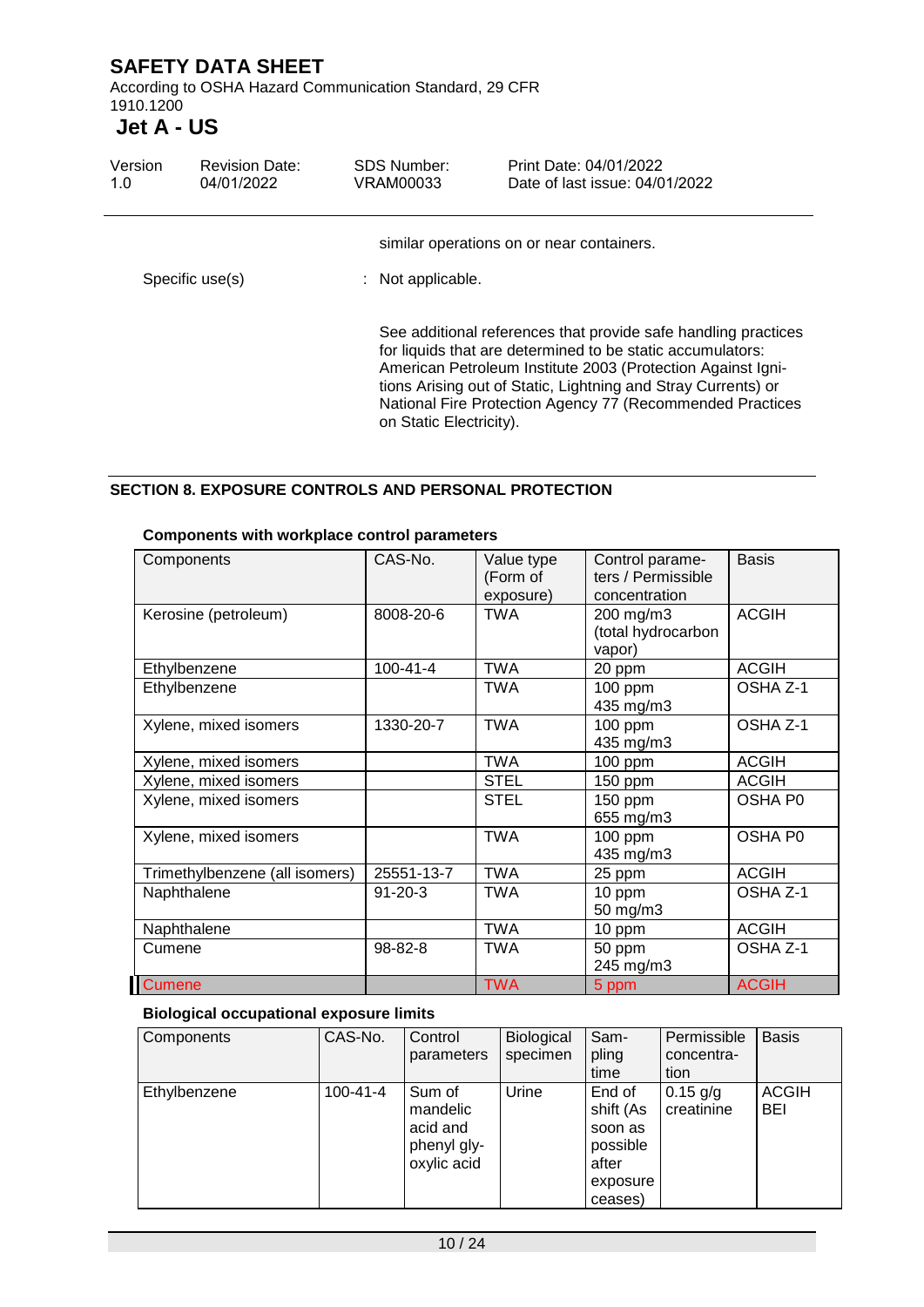According to OSHA Hazard Communication Standard, 29 CFR 1910.1200

### **Jet A - US**

| Version | <b>Revision Date:</b> | SDS Number: | Print Date: 04/01/2022         |
|---------|-----------------------|-------------|--------------------------------|
| 1.0     | 04/01/2022            | VRAM00033   | Date of last issue: 04/01/2022 |
|         |                       |             |                                |

| Xylene, mixed isomers | 1330-20-7 | Methylhip-<br>puric acids | Urine | End of<br>shift (As<br>soon as<br>possible | 1.5 $g/g$ cre-<br>atinine | <b>ACGIH</b><br><b>BEI</b> |
|-----------------------|-----------|---------------------------|-------|--------------------------------------------|---------------------------|----------------------------|
|                       |           |                           |       | after                                      |                           |                            |
|                       |           |                           |       | exposure                                   |                           |                            |
|                       |           |                           |       | ceases)                                    |                           |                            |

#### **Monitoring Methods**

Monitoring of the concentration of substances in the breathing zone of workers or in the general workplace may be required to confirm compliance with an OEL and adequacy of exposure controls. For some substances biological monitoring may also be appropriate.

Validated exposure measurement methods should be applied by a competent person and samples analysed by an accredited laboratory.

Examples of sources of recommended exposure measurement methods are given below or contact the supplier. Further national methods may be available.

National Institute of Occupational Safety and Health (NIOSH), USA: Manual of Analytical Methods http://www.cdc.gov/niosh/

Occupational Safety and Health Administration (OSHA), USA: Sampling and Analytical Methods http://www.osha.gov/

Health and Safety Executive (HSE), UK: Methods for the Determination of Hazardous Substances http://www.hse.gov.uk/

Institut für Arbeitsschutz Deutschen Gesetzlichen Unfallversicherung (IFA) , Germany http://www.dguv.de/inhalt/index.jsp

L'Institut National de Recherche et de Securité, (INRS), France http://www.inrs.fr/accueil

**Engineering measures** : The level of protection and types of controls necessary will vary depending upon potential exposure conditions. Select controls based on a risk assessment of local circumstances. Appropriate measures include: Use sealed systems as far as possible. Firewater monitors and deluge systems are recommended. Adequate explosion-proof ventilation to control airborne con-

centrations below the exposure guidelines/limits.

Local exhaust ventilation is recommended.

Eye washes and showers for emergency use.

General Information:

Always observe good personal hygiene measures, such as washing hands after handling the material and before eating, drinking, and/or smoking. Routinely wash work clothing and protective equipment to remove contaminants. Discard contaminated clothing and footwear that cannot be cleaned. Practice good housekeeping.

Define procedures for safe handling and maintenance of controls.

Educate and train workers in the hazards and control measures relevant to normal activities associated with this product.

Ensure appropriate selection, testing and maintenance of equipment used to control exposure, e.g. personal protective equipment, local exhaust ventilation.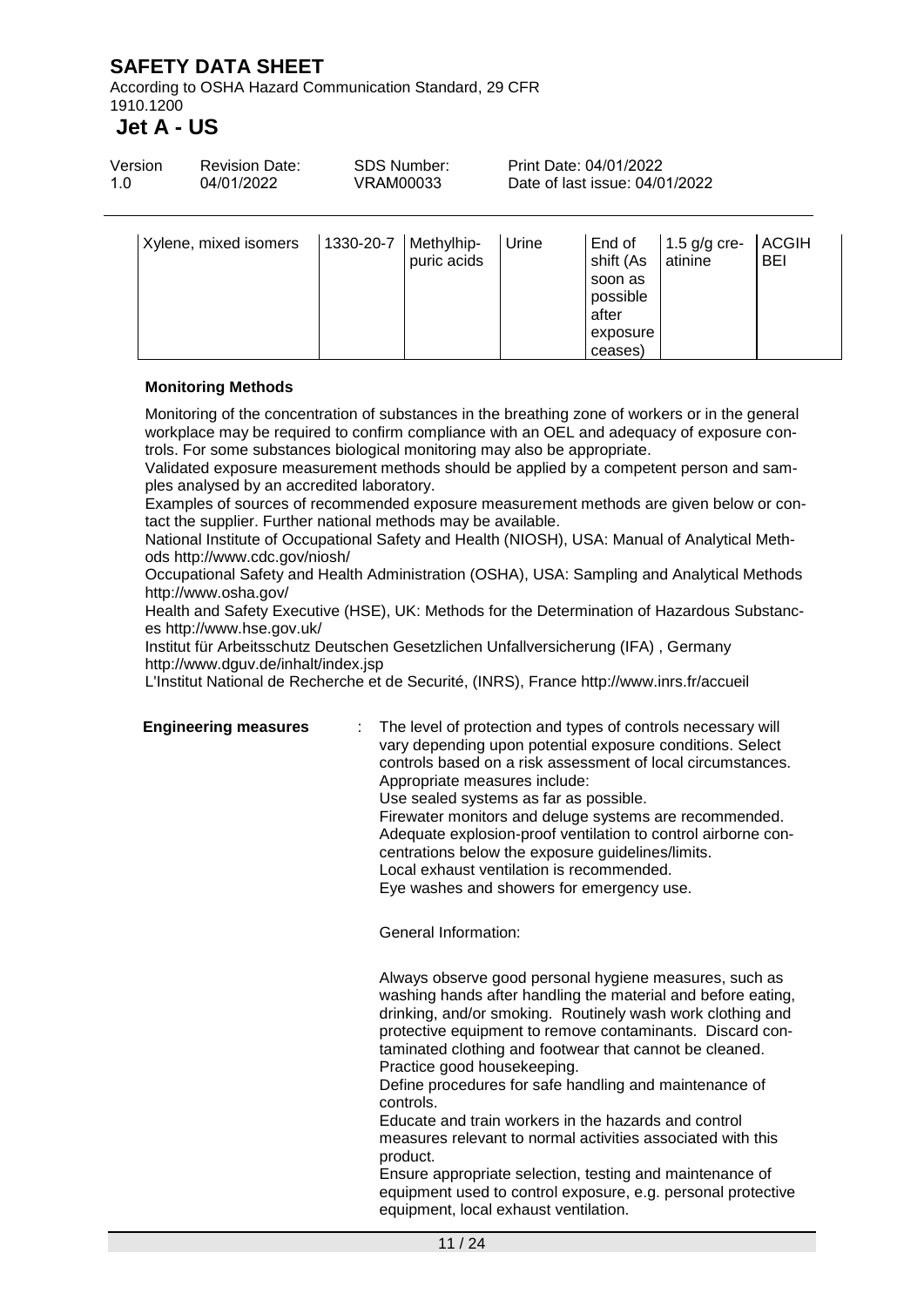According to OSHA Hazard Communication Standard, 29 CFR 1910.1200

| Version<br>1.0 | <b>Revision Date:</b><br>04/01/2022 | <b>SDS Number:</b><br><b>VRAM00033</b>       | Print Date: 04/01/2022<br>Date of last issue: 04/01/2022                                                                                                                                                                                                                                                                                                                                                                                                                                                                                                                                                                                                                                                                                                                                                                                                                                                                                                                                                                                                                                                                                                                                                                                                                                                                                                                                                                                              |
|----------------|-------------------------------------|----------------------------------------------|-------------------------------------------------------------------------------------------------------------------------------------------------------------------------------------------------------------------------------------------------------------------------------------------------------------------------------------------------------------------------------------------------------------------------------------------------------------------------------------------------------------------------------------------------------------------------------------------------------------------------------------------------------------------------------------------------------------------------------------------------------------------------------------------------------------------------------------------------------------------------------------------------------------------------------------------------------------------------------------------------------------------------------------------------------------------------------------------------------------------------------------------------------------------------------------------------------------------------------------------------------------------------------------------------------------------------------------------------------------------------------------------------------------------------------------------------------|
|                |                                     | nance.<br>subsequent recycle.<br>assistance. | Drain down system prior to equipment break-in or mainte-<br>Retain drain downs in sealed storage pending disposal or for<br>Do not ingest. If swallowed, then seek immediate medical                                                                                                                                                                                                                                                                                                                                                                                                                                                                                                                                                                                                                                                                                                                                                                                                                                                                                                                                                                                                                                                                                                                                                                                                                                                                  |
|                | Personal protective equipment       |                                              |                                                                                                                                                                                                                                                                                                                                                                                                                                                                                                                                                                                                                                                                                                                                                                                                                                                                                                                                                                                                                                                                                                                                                                                                                                                                                                                                                                                                                                                       |
|                | Respiratory protection              | ratus.                                       | If engineering controls do not maintain airborne concentra-<br>tions to a level which is adequate to protect worker health,<br>select respiratory protection equipment suitable for the spe-<br>cific conditions of use and meeting relevant legislation.<br>Check with respiratory protective equipment suppliers.<br>Where air-filtering respirators are unsuitable (e.g. airborne<br>concentrations are high, risk of oxygen deficiency, confined<br>space) use appropriate positive pressure breathing appa-<br>Where air-filtering respirators are suitable, select an appro-<br>priate combination of mask and filter.                                                                                                                                                                                                                                                                                                                                                                                                                                                                                                                                                                                                                                                                                                                                                                                                                          |
|                |                                     |                                              | Respirator selection, use and maintenance should be in ac-<br>cordance with the requirements of the OSHA Respiratory<br>Protection Standard, 29 CFR 1910.134.                                                                                                                                                                                                                                                                                                                                                                                                                                                                                                                                                                                                                                                                                                                                                                                                                                                                                                                                                                                                                                                                                                                                                                                                                                                                                         |
|                |                                     | >65°C (149°F)].                              | Select a filter suitable for the combination of organic gases<br>and vapours and particles [Type A/Type P boiling point                                                                                                                                                                                                                                                                                                                                                                                                                                                                                                                                                                                                                                                                                                                                                                                                                                                                                                                                                                                                                                                                                                                                                                                                                                                                                                                               |
|                | Hand protection                     |                                              |                                                                                                                                                                                                                                                                                                                                                                                                                                                                                                                                                                                                                                                                                                                                                                                                                                                                                                                                                                                                                                                                                                                                                                                                                                                                                                                                                                                                                                                       |
|                | Remarks                             |                                              | Personal hygiene is a key element of effective hand care.<br>Gloves must only be worn on clean hands. After using<br>gloves, hands should be washed and dried thoroughly. Appli-<br>cation of a non-perfumed moisturizer is recommended. Suit-<br>ability and durability of a glove is dependent on usage, e.g.<br>frequency and duration of contact, chemical resistance of<br>glove material, dexterity. Always seek advice from glove sup-<br>pliers. Contaminated gloves should be replaced. For continu-<br>ous contact we recommend gloves with breakthrough time of<br>more than 240 minutes with preference for > 480 minutes<br>where suitable gloves can be identified. For short-term/splash<br>protection we recommend the same but recognize that suita-<br>ble gloves offering this level of protection may not be availa-<br>ble and in this case a lower breakthrough time maybe ac-<br>ceptable so long as appropriate maintenance and replace-<br>ment regimes are followed. Glove thickness is not a good<br>predictor of glove resistance to a chemical as it is dependent<br>on the exact composition of the glove material.<br>Select gloves tested to a relevant standard (e.g. Europe<br>EN374, US F739). When prolonged or frequent repeated<br>contact occurs, Nitrile gloves may be suitable. (Breakthrough<br>time of > 240 minutes.) For incidental contact/splash protec-<br>tion Neoprene, PVC gloves may be suitable. |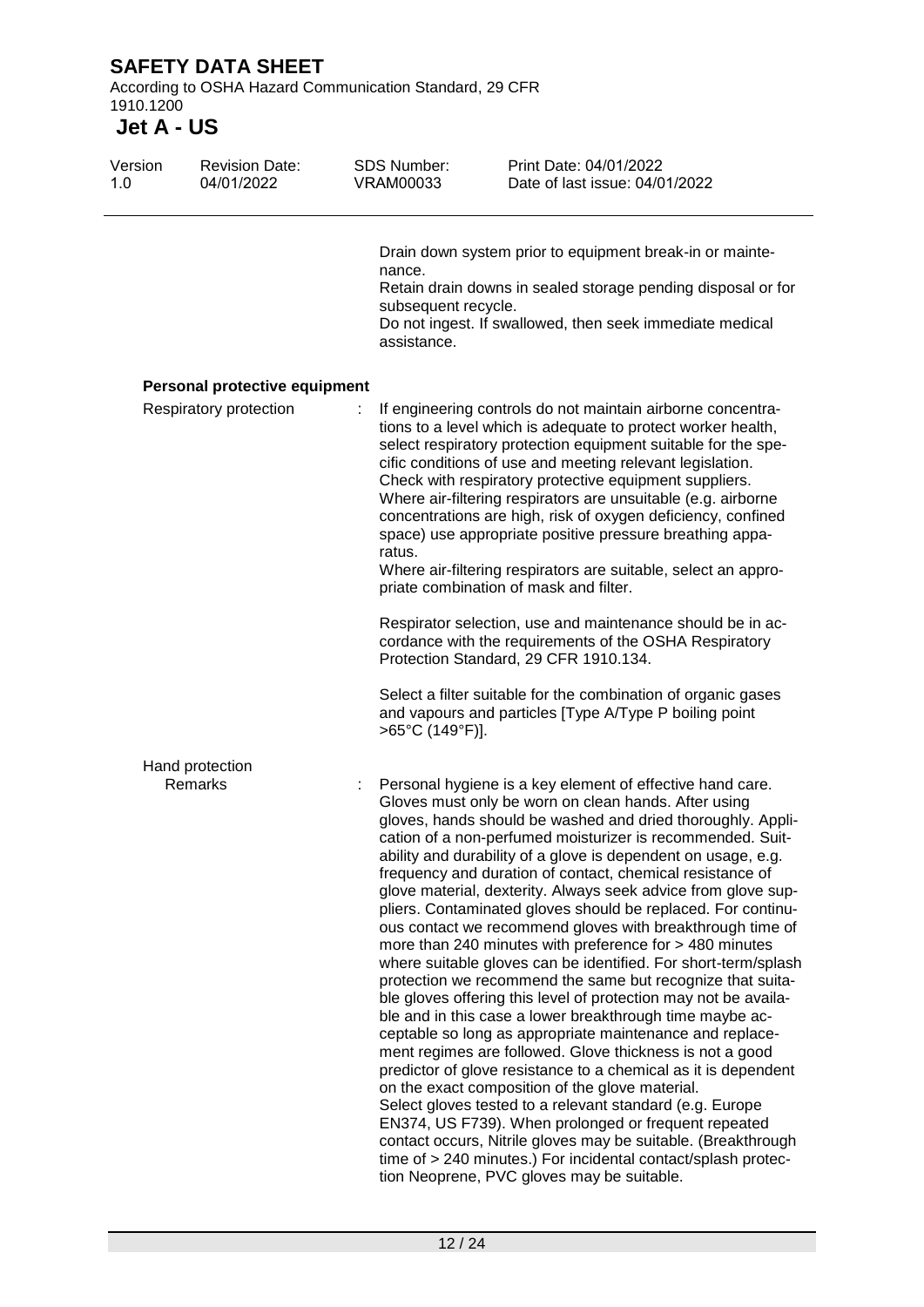According to OSHA Hazard Communication Standard, 29 CFR 1910.1200

**Jet A - US**

| Version<br>1.0 | <b>Revision Date:</b><br>04/01/2022                |                                                                                                                                                                                                                                                                                      | <b>SDS Number:</b><br><b>VRAM00033</b>                                                                                                                                                                                                                                                                                                                                                                                                                           | Print Date: 04/01/2022<br>Date of last issue: 04/01/2022                                                                                                                                                                                                                                                                   |
|----------------|----------------------------------------------------|--------------------------------------------------------------------------------------------------------------------------------------------------------------------------------------------------------------------------------------------------------------------------------------|------------------------------------------------------------------------------------------------------------------------------------------------------------------------------------------------------------------------------------------------------------------------------------------------------------------------------------------------------------------------------------------------------------------------------------------------------------------|----------------------------------------------------------------------------------------------------------------------------------------------------------------------------------------------------------------------------------------------------------------------------------------------------------------------------|
|                | Eye protection                                     |                                                                                                                                                                                                                                                                                      | adequate eye protection.                                                                                                                                                                                                                                                                                                                                                                                                                                         | Wear goggles for use against liquids and gas.<br>If a local risk assessment deems it so then chemical splash<br>goggles may not be required and safety glasses may provide                                                                                                                                                 |
|                | Skin and body protection                           |                                                                                                                                                                                                                                                                                      | Wear antistatic and flame-retardant clothing, if a local risk<br>assessment deems it so.<br>Skin protection is not required under normal conditions of<br>use.<br>For prolonged or repeated exposures use impervious clothing<br>over parts of the body subject to exposure.<br>If repeated and/or prolonged skin exposure to the substance<br>is likely, then wear suitable gloves tested to relevant Stand-<br>ard, and provide employee skin care programmes. |                                                                                                                                                                                                                                                                                                                            |
|                | Protective measures                                | t.                                                                                                                                                                                                                                                                                   |                                                                                                                                                                                                                                                                                                                                                                                                                                                                  | Personal protective equipment (PPE) should meet recom-<br>mended national standards. Check with PPE suppliers.                                                                                                                                                                                                             |
|                | Thermal hazards                                    |                                                                                                                                                                                                                                                                                      | Not applicable                                                                                                                                                                                                                                                                                                                                                                                                                                                   |                                                                                                                                                                                                                                                                                                                            |
|                | Hygiene measures                                   | In the interests of air safety, aviation fuels are subject to strict<br>quality requirements and product integrity is of paramount<br>importance. For one source of information on international<br>standards for the quality assurance of aviation fuels, see<br>www.jigonline.com. |                                                                                                                                                                                                                                                                                                                                                                                                                                                                  |                                                                                                                                                                                                                                                                                                                            |
|                | <b>Environmental exposure controls</b>             |                                                                                                                                                                                                                                                                                      |                                                                                                                                                                                                                                                                                                                                                                                                                                                                  |                                                                                                                                                                                                                                                                                                                            |
|                | General advice                                     |                                                                                                                                                                                                                                                                                      | vapour.<br>ronmental legislation.<br>section 6.                                                                                                                                                                                                                                                                                                                                                                                                                  | : Local guidelines on emission limits for volatile substances<br>must be observed for the discharge of exhaust air containing<br>Minimise release to the environment. An environmental as-<br>sessment must be made to ensure compliance with local envi-<br>Information on accidental release measures are to be found in |
|                | <b>SECTION 9. PHYSICAL AND CHEMICAL PROPERTIES</b> |                                                                                                                                                                                                                                                                                      |                                                                                                                                                                                                                                                                                                                                                                                                                                                                  |                                                                                                                                                                                                                                                                                                                            |
|                | Appearance                                         |                                                                                                                                                                                                                                                                                      | Liquid.                                                                                                                                                                                                                                                                                                                                                                                                                                                          |                                                                                                                                                                                                                                                                                                                            |
|                | Colour                                             |                                                                                                                                                                                                                                                                                      | colourless                                                                                                                                                                                                                                                                                                                                                                                                                                                       |                                                                                                                                                                                                                                                                                                                            |
|                | Odour                                              |                                                                                                                                                                                                                                                                                      | Mild hydrocarbon                                                                                                                                                                                                                                                                                                                                                                                                                                                 |                                                                                                                                                                                                                                                                                                                            |
|                | <b>Odour Threshold</b>                             |                                                                                                                                                                                                                                                                                      | Data not available                                                                                                                                                                                                                                                                                                                                                                                                                                               |                                                                                                                                                                                                                                                                                                                            |
|                | pH                                                 |                                                                                                                                                                                                                                                                                      | Not applicable                                                                                                                                                                                                                                                                                                                                                                                                                                                   |                                                                                                                                                                                                                                                                                                                            |

Melting point/freezing point : Data not available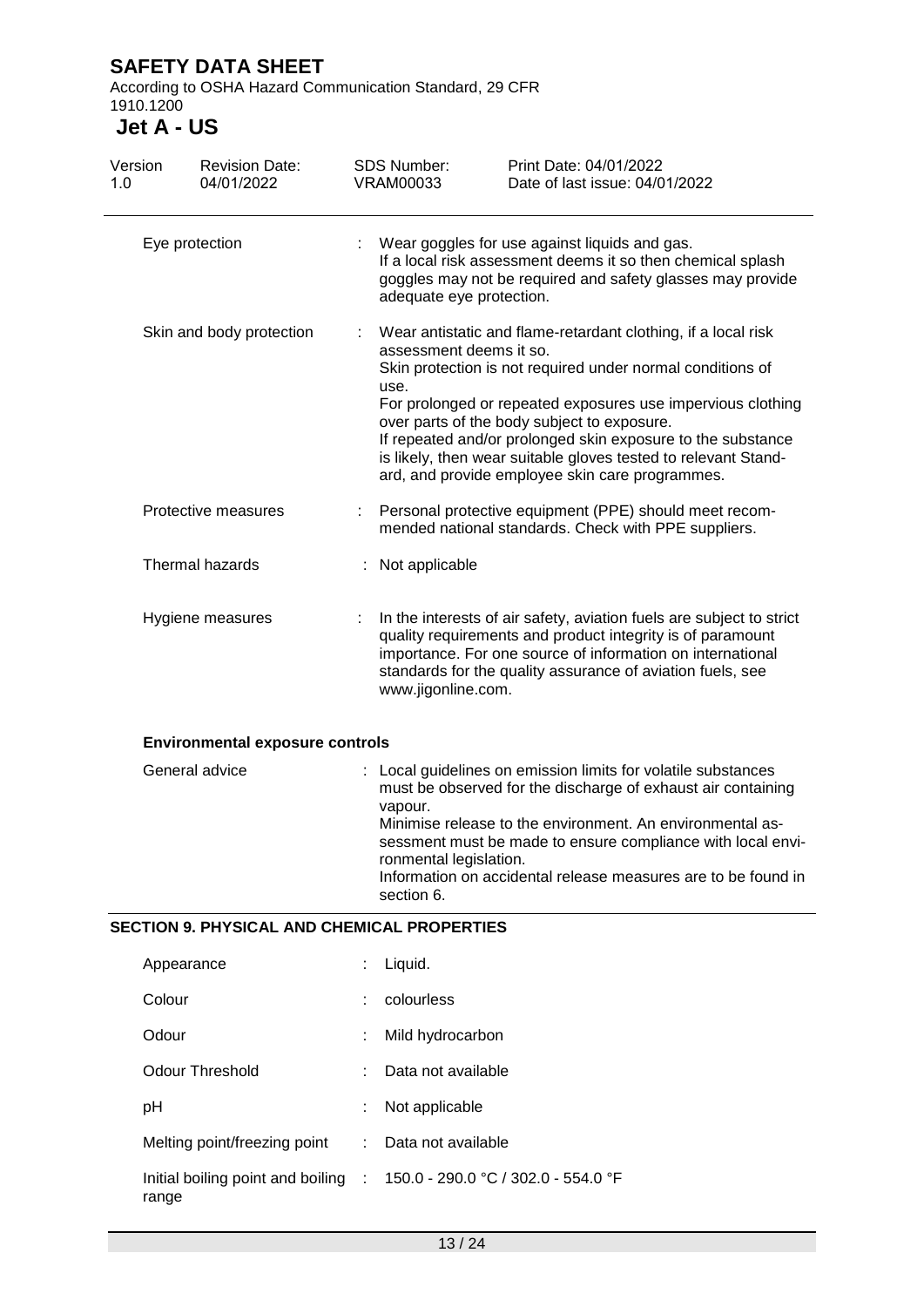According to OSHA Hazard Communication Standard, 29 CFR 1910.1200

| Version<br>1.0 | <b>Revision Date:</b><br>04/01/2022                                     |                       | <b>SDS Number:</b><br><b>VRAM00033</b>                                                                                                                                                                                                                                                                                                                                                                                                                              | Print Date: 04/01/2022<br>Date of last issue: 04/01/2022 |  |  |  |
|----------------|-------------------------------------------------------------------------|-----------------------|---------------------------------------------------------------------------------------------------------------------------------------------------------------------------------------------------------------------------------------------------------------------------------------------------------------------------------------------------------------------------------------------------------------------------------------------------------------------|----------------------------------------------------------|--|--|--|
|                | Flash point                                                             |                       | : $> = 38 °C / 100 °F$                                                                                                                                                                                                                                                                                                                                                                                                                                              |                                                          |  |  |  |
|                | Evaporation rate                                                        |                       | Data not available                                                                                                                                                                                                                                                                                                                                                                                                                                                  |                                                          |  |  |  |
|                | Flammability (solid, gas)                                               | ÷                     | Not applicable                                                                                                                                                                                                                                                                                                                                                                                                                                                      |                                                          |  |  |  |
|                | Upper explosion limit / upper<br>flammability limit                     |                       | : no data available                                                                                                                                                                                                                                                                                                                                                                                                                                                 |                                                          |  |  |  |
|                | Lower explosion limit / Lower : no data available<br>flammability limit |                       |                                                                                                                                                                                                                                                                                                                                                                                                                                                                     |                                                          |  |  |  |
|                | Vapour pressure                                                         |                       | : 1 - 3.7 kPa (50 °C / 122 °F)                                                                                                                                                                                                                                                                                                                                                                                                                                      |                                                          |  |  |  |
|                |                                                                         |                       | 1.6 - 7 kPa (38 °C / 100 °F)                                                                                                                                                                                                                                                                                                                                                                                                                                        |                                                          |  |  |  |
|                | Relative density                                                        |                       | Data not available                                                                                                                                                                                                                                                                                                                                                                                                                                                  |                                                          |  |  |  |
|                | Density                                                                 |                       | Typical 800 kg/m3 (15 °C / 59 °F)<br>Method: ASTM D4052                                                                                                                                                                                                                                                                                                                                                                                                             |                                                          |  |  |  |
|                | Solubility(ies)<br>Water solubility                                     | $\mathbb{Z}^{\times}$ | negligible                                                                                                                                                                                                                                                                                                                                                                                                                                                          |                                                          |  |  |  |
|                | Solubility in other solvents :                                          |                       | Data not available                                                                                                                                                                                                                                                                                                                                                                                                                                                  |                                                          |  |  |  |
|                | Partition coefficient: n-<br>octanol/water                              | ÷.                    | log Pow: 2 - 10                                                                                                                                                                                                                                                                                                                                                                                                                                                     |                                                          |  |  |  |
|                | Auto-ignition temperature                                               |                       | : Data not available                                                                                                                                                                                                                                                                                                                                                                                                                                                |                                                          |  |  |  |
|                | Decomposition temperature                                               |                       | Data not available                                                                                                                                                                                                                                                                                                                                                                                                                                                  |                                                          |  |  |  |
|                | Viscosity<br>Viscosity, kinematic                                       | ÷.                    | 1 - 2.5 mm2/s (40 °C / 104 °F)                                                                                                                                                                                                                                                                                                                                                                                                                                      |                                                          |  |  |  |
|                |                                                                         |                       | Method: ASTM D445                                                                                                                                                                                                                                                                                                                                                                                                                                                   |                                                          |  |  |  |
|                | <b>Explosive properties</b>                                             |                       |                                                                                                                                                                                                                                                                                                                                                                                                                                                                     | Classification Code: NOT CLASS: Not classified           |  |  |  |
|                | Oxidizing properties                                                    |                       | Data not available                                                                                                                                                                                                                                                                                                                                                                                                                                                  |                                                          |  |  |  |
|                | Surface tension                                                         |                       | Data not available                                                                                                                                                                                                                                                                                                                                                                                                                                                  |                                                          |  |  |  |
|                | Conductivity                                                            |                       | Electrical conductivity: 50 - 600 pS/m., The conductivity of this<br>material makes it a static accumulator., A liquid is typically<br>considered nonconductive if its conductivity is below 100 pS/m<br>and is considered semi-conductive if its conductivity is below<br>10,000 pS/m., Whether a liquid is nonconductive or semicon-<br>ductive, the precautions are the same., A number of factors,<br>for example liquid temperature, presence of contaminants, |                                                          |  |  |  |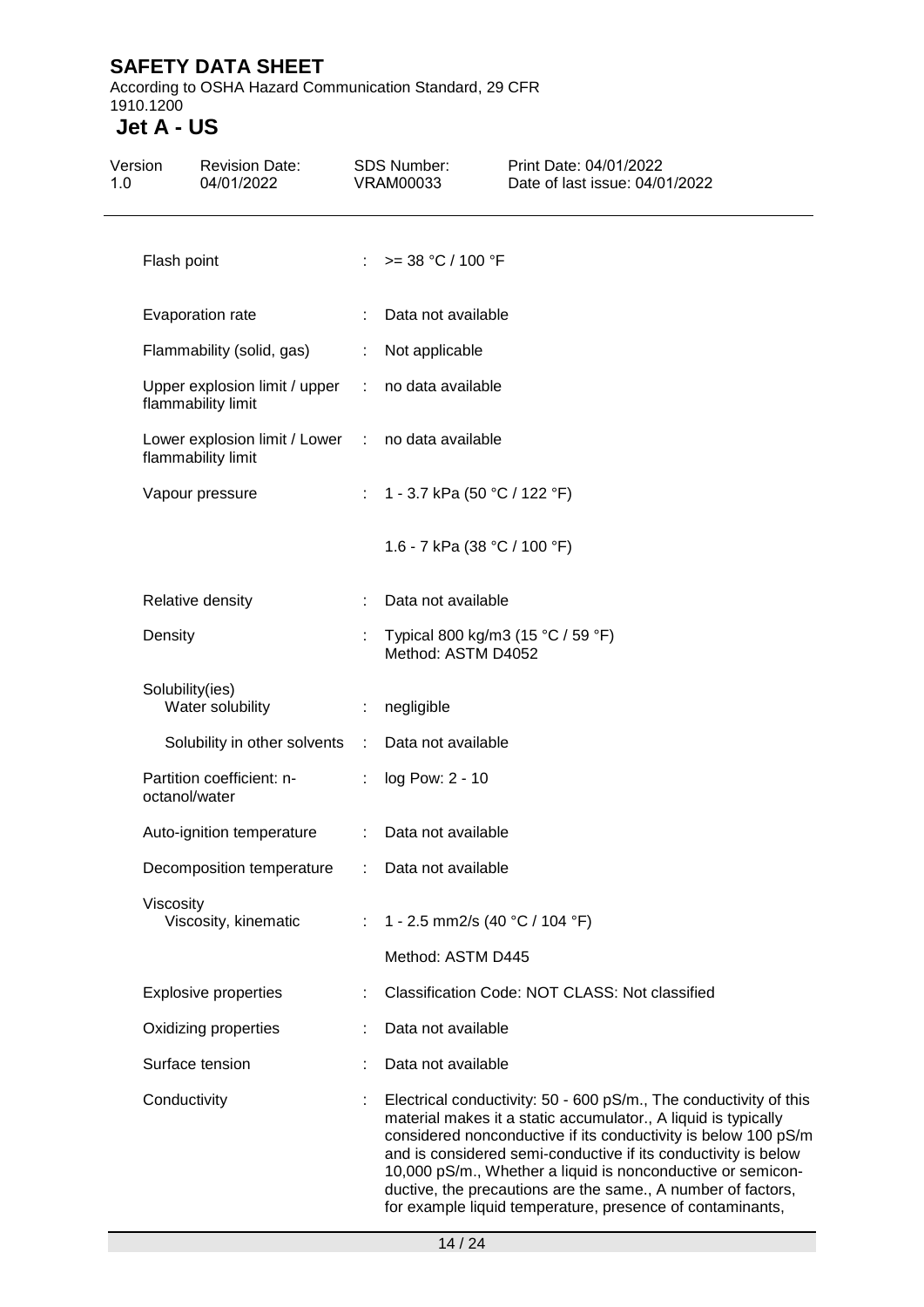According to OSHA Hazard Communication Standard, 29 CFR 1910.1200

### **Jet A - US**

| Version<br>1.0 |               | <b>Revision Date:</b><br>04/01/2022         |           | <b>SDS Number:</b><br>Print Date: 04/01/2022<br><b>VRAM00033</b><br>Date of last issue: 04/01/2022    |                                                                                                                                                                                                                                                                                                                    |  |
|----------------|---------------|---------------------------------------------|-----------|-------------------------------------------------------------------------------------------------------|--------------------------------------------------------------------------------------------------------------------------------------------------------------------------------------------------------------------------------------------------------------------------------------------------------------------|--|
|                | Particle size |                                             |           | and anti-static additives can greatly influence the conductivity<br>of a liquid<br>Data not available |                                                                                                                                                                                                                                                                                                                    |  |
|                |               | <b>SECTION 10. STABILITY AND REACTIVITY</b> |           |                                                                                                       |                                                                                                                                                                                                                                                                                                                    |  |
|                | Reactivity    |                                             |           | Oxidises on contact with air.                                                                         |                                                                                                                                                                                                                                                                                                                    |  |
|                |               | Chemical stability                          |           | No hazardous reaction is expected when handled and stored<br>according to provisions                  |                                                                                                                                                                                                                                                                                                                    |  |
|                | tions         | Possibility of hazardous reac-              | $\sim$ 1. | No hazardous reaction is expected when handled and stored<br>according to provisions                  |                                                                                                                                                                                                                                                                                                                    |  |
|                |               | Conditions to avoid                         |           |                                                                                                       | Avoid heat, sparks, open flames and other ignition sources.                                                                                                                                                                                                                                                        |  |
|                |               |                                             |           | tricity.                                                                                              | In certain circumstances product can ignite due to static elec-                                                                                                                                                                                                                                                    |  |
|                |               | Incompatible materials                      |           | Strong oxidising agents.                                                                              |                                                                                                                                                                                                                                                                                                                    |  |
|                | products      | Hazardous decomposition                     |           | during normal storage.                                                                                | Hazardous decomposition products are not expected to form                                                                                                                                                                                                                                                          |  |
|                |               |                                             |           | dation.                                                                                               | Thermal decomposition is highly dependent on conditions. A<br>complex mixture of airborne solids, liquids and gases includ-<br>ing carbon monoxide, carbon dioxide, sulphur oxides and<br>unidentified organic compounds will be evolved when this<br>material undergoes combustion or thermal or oxidative degra- |  |

#### **SECTION 11. TOXICOLOGICAL INFORMATION**

Basis for assessment : Information given is based on product data, a knowledge of the components and the toxicology of similar products.Unless indicated otherwise, the data presented is representative of the product as a whole, rather than for individual component(s).

#### **Information on likely routes of exposure**

Exposure may occur via inhalation, ingestion, skin absorption, skin or eye contact, and accidental ingestion.

#### **Acute toxicity**

### **Product:** Acute oral toxicity : LD 50 (Rat): > 5,000 mg/kg Remarks: Low toxicity: Acute inhalation toxicity : LC 50 (Rat): > 5 mg/l Exposure time: 4 h Remarks: Low toxicity: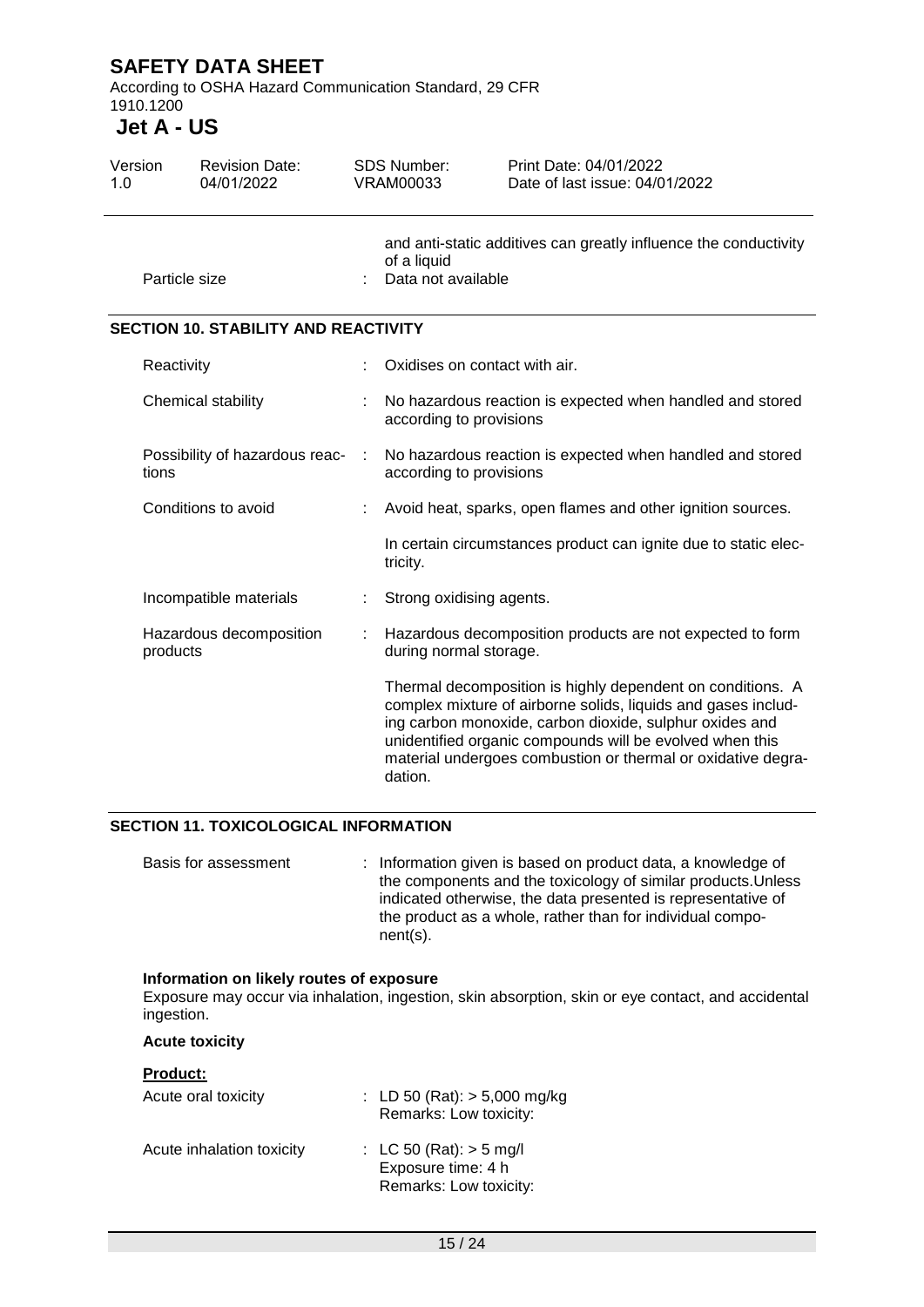According to OSHA Hazard Communication Standard, 29 CFR 1910.1200

# **Jet A - US**

| Version               | <b>Revision Date:</b> | SDS Number:                                                 | Print Date: 04/01/2022         |
|-----------------------|-----------------------|-------------------------------------------------------------|--------------------------------|
| 1.0                   | 04/01/2022            | VRAM00033                                                   | Date of last issue: 04/01/2022 |
| Acute dermal toxicity |                       | : LD 50 (Rabbit): $> 2,000$ mg/kg<br>Remarks: Low toxicity: |                                |

#### **Skin corrosion/irritation**

#### **Product:**

Remarks: Irritating to skin.

#### **Serious eye damage/eye irritation**

#### **Product:**

Remarks: Slightly irritating to the eye., Based on available data, the classification criteria are not met.

Remarks: Irritating to eyes. (Hydrogen Sulfide)

#### **Respiratory or skin sensitisation**

#### **Product:**

Remarks: Not a sensitiser. Based on available data, the classification criteria are not met.

#### **Germ cell mutagenicity**

#### **Product:**

: Remarks: Non mutagenic, Based on available data, the classification criteria are not met.

#### **Carcinogenicity**

#### **Product:**

Remarks: Not classified as a carcinogen.

Remarks: Repeated skin contact has resulted in irritation and skin cancer in animals.

| Ethylbenzene                                    | 100-41-4                                                                                                                                                                 |  |  |
|-------------------------------------------------|--------------------------------------------------------------------------------------------------------------------------------------------------------------------------|--|--|
| Naphthalene                                     | $91 - 20 - 3$                                                                                                                                                            |  |  |
| Cumene                                          | $98 - 82 - 8$                                                                                                                                                            |  |  |
|                                                 |                                                                                                                                                                          |  |  |
| Reasonably anticipated to be a human carcinogen |                                                                                                                                                                          |  |  |
| Naphthalene                                     | $91 - 20 - 3$                                                                                                                                                            |  |  |
|                                                 | Group 2B: Possibly carcinogenic to humans<br>No component of this product present at levels greater than or<br>equal to 0.1% is on OSHA's list of regulated carcinogens. |  |  |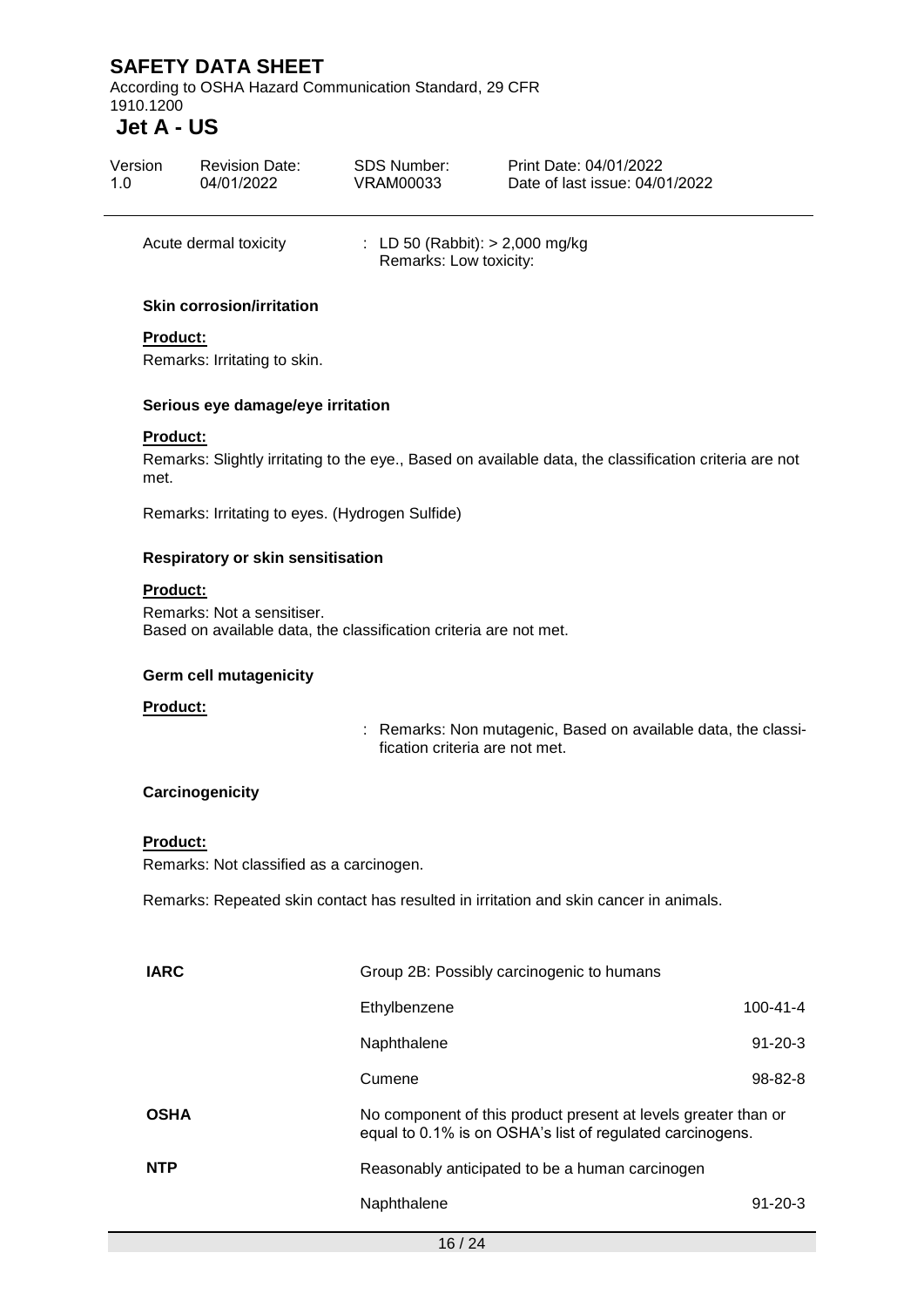According to OSHA Hazard Communication Standard, 29 CFR 1910.1200

# **Jet A - US**

| Version | <b>Revision Date:</b> | SDS Number: | Print Date: 04/01/2022         |
|---------|-----------------------|-------------|--------------------------------|
| 1 N     | 04/01/2022            | VRAM00033   | Date of last issue: 04/01/2022 |
|         |                       |             |                                |

:

Cumene 98-82-8

#### **Reproductive toxicity**

#### **Product:**

Remarks: Not a developmental toxicant., Based on available data, the classification criteria are not met., Does not impair fertility.

#### **STOT - single exposure**

#### **Product:**

Remarks: High concentrations may cause central nervous system depression resulting in headaches, dizziness and nausea; continued inhalation may result in unconsciousness., Inhalation of vapours or mists may cause irritation to the respiratory system.

Remarks: Inhalation of vapours or mists may cause irritation to the respiratory system., Contains hydrogen sulphide.

#### **STOT - repeated exposure**

#### **Product:**

Remarks: Kidney: caused kidney effects in male rats which are not considered relevant to humans

#### **Aspiration toxicity**

#### **Product:**

Aspiration into the lungs when swallowed or vomited may cause chemical pneumonitis which can be fatal.

#### **Further information**

#### **Product:**

Remarks: Classifications by other authorities under varying regulatory frameworks may exist.

Remarks: H2S has a broad range of effects dependent on the airborne concentration and length of exposure: 0.02 ppm odour threshold, smell of rotten eggs; 10 ppm eye and respiratory tract irritation; 100 ppm coughing, headache, dizziness, nausea, eye irritation, loss of sense of smell in minutes; 200 ppm potential for pulmonary oedema after >20-30 minutes; 500 ppm loss of consciousness after short exposures, potential for respiratory arrest; >1000ppm immediate loss of consciousness, may lead rapidly to death, prompt cardiopulmonary resuscitation may be required. Do not depend on sense of smell for warning. H2S causes rapid olfactory fatigue (deadens sense of smell). There is no evidence that H2S will accumulate in the body tissue after repeated exposure.

#### **SECTION 12. ECOLOGICAL INFORMATION**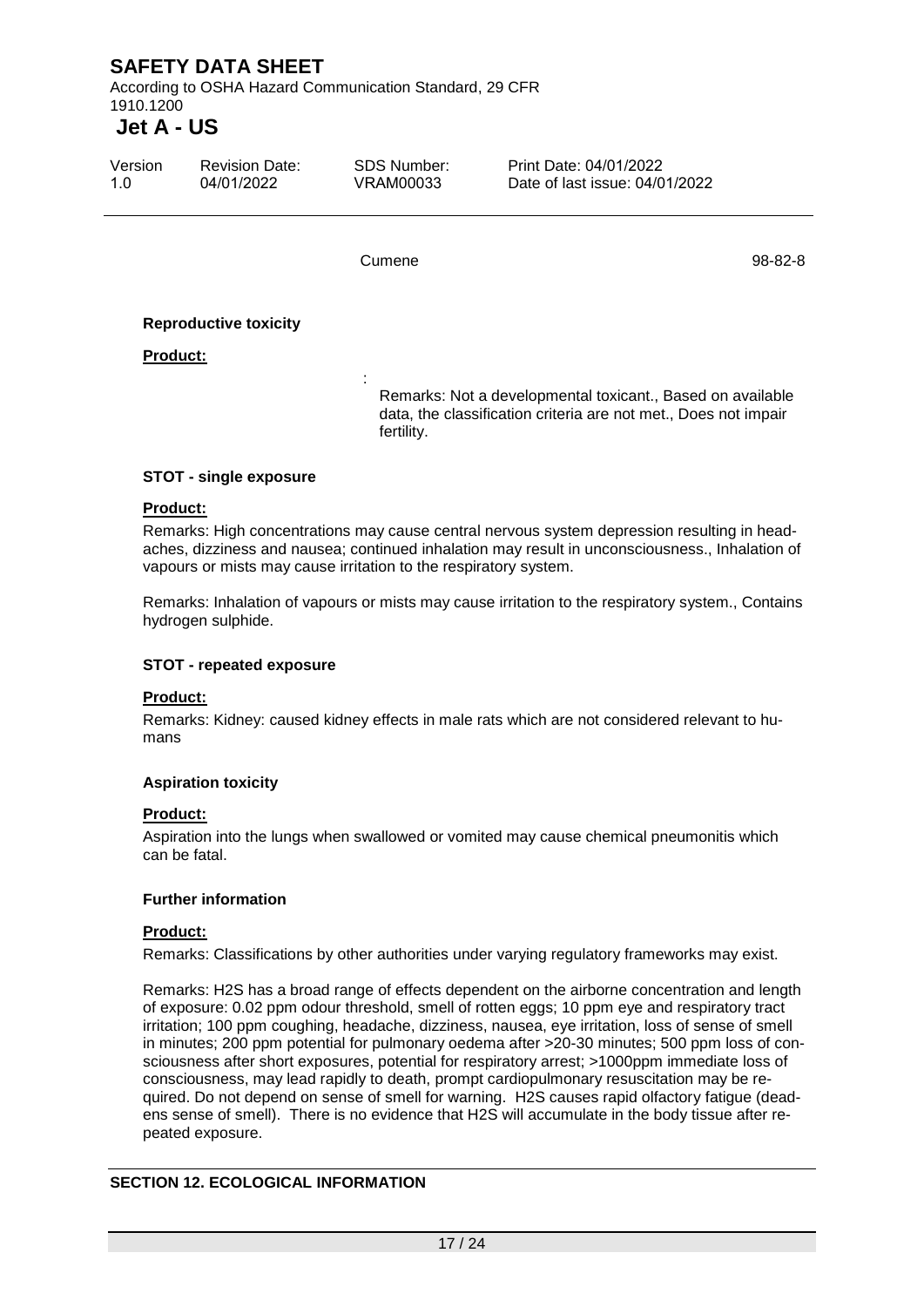According to OSHA Hazard Communication Standard, 29 CFR 1910.1200

| Version<br>1.0 | <b>Revision Date:</b><br>04/01/2022                                              |   | <b>SDS Number:</b><br><b>VRAM00033</b>                                                     | Print Date: 04/01/2022<br>Date of last issue: 04/01/2022                                                                                                                                                                                                                                                                                                                                                                                                                                                                                                                                                                                                               |
|----------------|----------------------------------------------------------------------------------|---|--------------------------------------------------------------------------------------------|------------------------------------------------------------------------------------------------------------------------------------------------------------------------------------------------------------------------------------------------------------------------------------------------------------------------------------------------------------------------------------------------------------------------------------------------------------------------------------------------------------------------------------------------------------------------------------------------------------------------------------------------------------------------|
|                | Basis for assessment                                                             |   | taining additives.                                                                         | : Fuels are typically made from blending several refinery<br>streams. Ecotoxicological studies have been carried out on a<br>variety of hydrocarbon blends and streams but not those con-<br>Information given is based on a knowledge of the components<br>and the ecotoxicology of similar products. Unless indicated<br>otherwise, the data presented is representative of the product<br>as a whole, rather than for individual component(s).                                                                                                                                                                                                                      |
|                | <b>Ecotoxicity</b>                                                               |   |                                                                                            |                                                                                                                                                                                                                                                                                                                                                                                                                                                                                                                                                                                                                                                                        |
| ty)            | <b>Product:</b><br>Toxicity to fish (Acute toxici-                               |   | <b>Remarks: Toxic</b><br>LL/EL/IL50 $> 1$ <= 10 mg/l                                       |                                                                                                                                                                                                                                                                                                                                                                                                                                                                                                                                                                                                                                                                        |
|                | Toxicity to daphnia and other :<br>aquatic invertebrates (Acute<br>toxicity)     |   | <b>Remarks: Toxic</b><br>LL/EL/IL50 > 1 <= 10 mg/l                                         |                                                                                                                                                                                                                                                                                                                                                                                                                                                                                                                                                                                                                                                                        |
| icity)         | Toxicity to algae (Acute tox-                                                    |   | Remarks: Toxic<br>$LL/EL/IL50 > 1 \le 10$ mg/l                                             |                                                                                                                                                                                                                                                                                                                                                                                                                                                                                                                                                                                                                                                                        |
| icity)         | Toxicity to fish (Chronic tox-                                                   | ÷ |                                                                                            | Remarks: NOEC/NOEL > 0.01 - <= 0.1 mg/l                                                                                                                                                                                                                                                                                                                                                                                                                                                                                                                                                                                                                                |
|                | Toxicity to daphnia and other :<br>aquatic invertebrates (Chron-<br>ic toxicity) |   |                                                                                            | Remarks: NOEC/NOEL $> 0.1 - \le 1.0$ mg/l                                                                                                                                                                                                                                                                                                                                                                                                                                                                                                                                                                                                                              |
|                | Toxicity to microorganisms<br>(Acute toxicity)                                   |   | Remarks: Practically non toxic:<br>$LL/EL/IL50 > 100$ mg/l                                 |                                                                                                                                                                                                                                                                                                                                                                                                                                                                                                                                                                                                                                                                        |
|                | <b>Persistence and degradability</b>                                             |   |                                                                                            |                                                                                                                                                                                                                                                                                                                                                                                                                                                                                                                                                                                                                                                                        |
|                | Product:                                                                         |   |                                                                                            |                                                                                                                                                                                                                                                                                                                                                                                                                                                                                                                                                                                                                                                                        |
|                | Biodegradability                                                                 |   | reactions in air.<br>Not Persistent per IMO criteria.<br>any subsequent revision thereof." | Remarks: Major constituents are inherently biodegradable, but<br>contains components that may persist in the environment.<br>The volatile constituents will oxidize rapidly by photochemical<br>Based on available data, the classification criteria are not met.<br>International Oil Pollution Compensation (IOPC) Fund defini-<br>tion: "A non-persistent oil is oil, which, at the time of shipment,<br>consists of hydrocarbon fractions, (a) at least 50% of which,<br>by volume, distills at a temperature of 340°C (645°F) and (b)<br>at least 95% of which, by volume, distils at a temperature of<br>370°C (700°F) when tested by the ASTM Method D-86/78 or |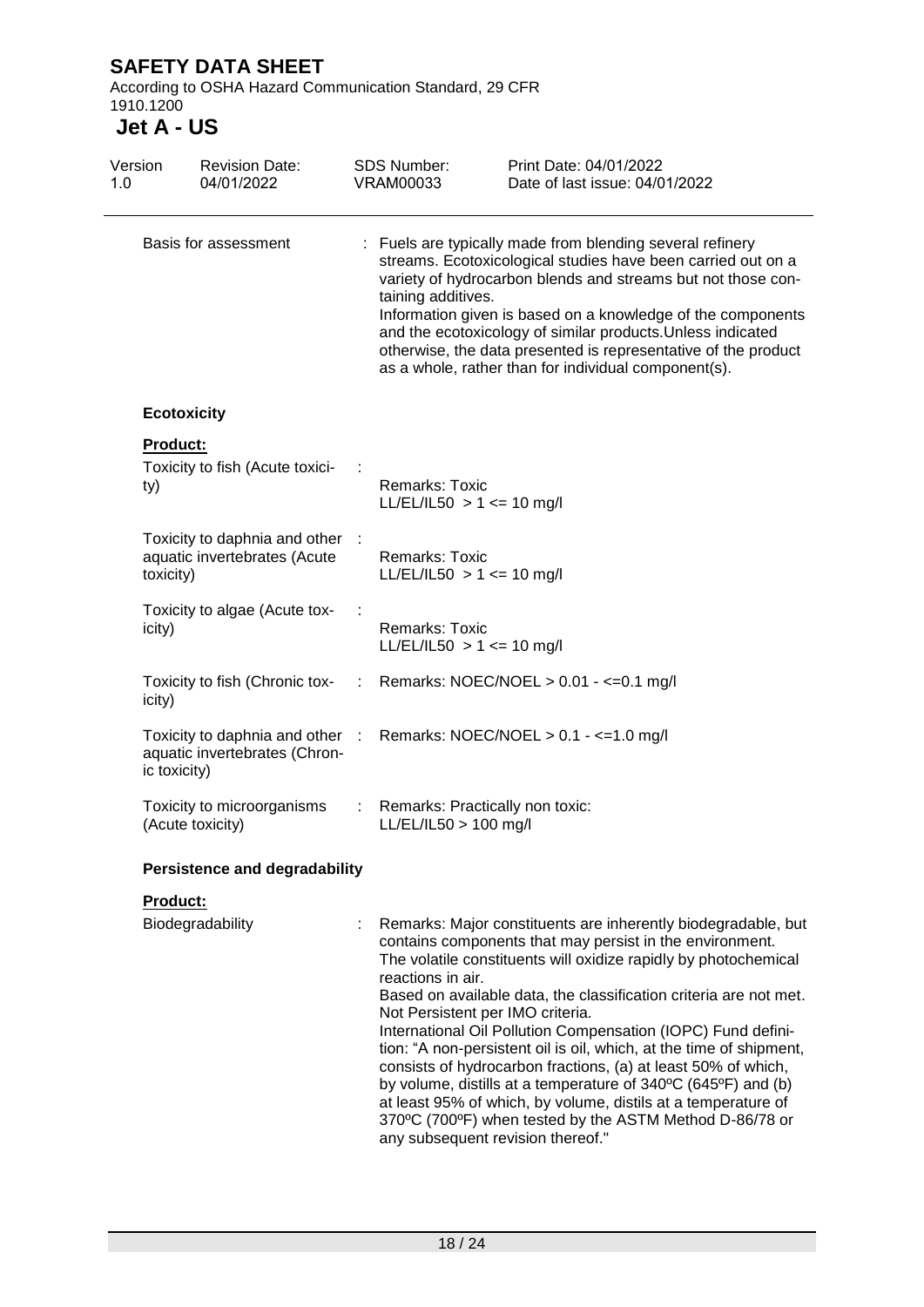According to OSHA Hazard Communication Standard, 29 CFR 1910.1200

### **Jet A - US**

| Version<br>1.0  | <b>Revision Date:</b><br>04/01/2022   |   | <b>SDS Number:</b><br><b>VRAM00033</b>                            | Print Date: 04/01/2022<br>Date of last issue: 04/01/2022                                                                |
|-----------------|---------------------------------------|---|-------------------------------------------------------------------|-------------------------------------------------------------------------------------------------------------------------|
|                 | <b>Bioaccumulative potential</b>      |   |                                                                   |                                                                                                                         |
| <b>Product:</b> |                                       |   |                                                                   |                                                                                                                         |
|                 | <b>Bioaccumulation</b>                |   | mulate.                                                           | Remarks: Contains constituents with the potential to bioaccu-                                                           |
|                 |                                       |   | Remarks: Log Pow = $2 - 10$                                       |                                                                                                                         |
|                 | <b>Mobility in soil</b>               |   |                                                                   |                                                                                                                         |
| <b>Product:</b> |                                       |   |                                                                   |                                                                                                                         |
| Mobility        |                                       |   | groundwater.<br>Contains volatile components.<br>Floats on water. | Remarks: Evaporates within a day from water or soil surfaces.<br>Large volumes may penetrate soil and could contaminate |
|                 | Other adverse effects                 |   |                                                                   |                                                                                                                         |
| <b>Product:</b> |                                       |   |                                                                   |                                                                                                                         |
|                 | Results of PBT and vPvB<br>assessment | ÷ |                                                                   | This mixture does not contain any REACH registered sub-<br>stances that are assessed to be a PBT or a vPvB.             |
| mation          | Additional ecological infor-          |   | age organisms.                                                    | : Films formed on water may affect oxygen transfer and dam-                                                             |

#### **SECTION 13. DISPOSAL CONSIDERATIONS**

| <b>Disposal methods</b> |                                                                                                                                                                                                                                                                                                                                                                                                                             |
|-------------------------|-----------------------------------------------------------------------------------------------------------------------------------------------------------------------------------------------------------------------------------------------------------------------------------------------------------------------------------------------------------------------------------------------------------------------------|
| Waste from residues     | Recover or recycle if possible.<br>It is the responsibility of the waste generator to determine the<br>toxicity and physical properties of the material generated to<br>determine the proper waste classification and disposal meth-<br>ods in compliance with applicable regulations.<br>Do not dispose into the environment, in drains or in water<br>courses<br>Do not dispose of tank water bottoms by allowing them to |
|                         | drain into the ground. This will result in soil and groundwater<br>contamination.<br>Waste arising from a spillage or tank cleaning should be dis-<br>posed of in accordance with prevailing regulations, preferably<br>to a recognised collector or contractor. The competence of the<br>collector or contractor should be established beforehand.                                                                         |
|                         | MARPOL - see International Convention for the Prevention of<br>Pollution from Ships (MARPOL 73/78) which provides tech-<br>nical aspects at controlling pollutions from ships.                                                                                                                                                                                                                                              |
| Contaminated packaging  | Send to drum recoverer or metal reclaimer.<br>Drain container thoroughly.<br>After draining, vent in a safe place away from sparks and fire.<br>Residues may cause an explosion hazard if heated above the                                                                                                                                                                                                                  |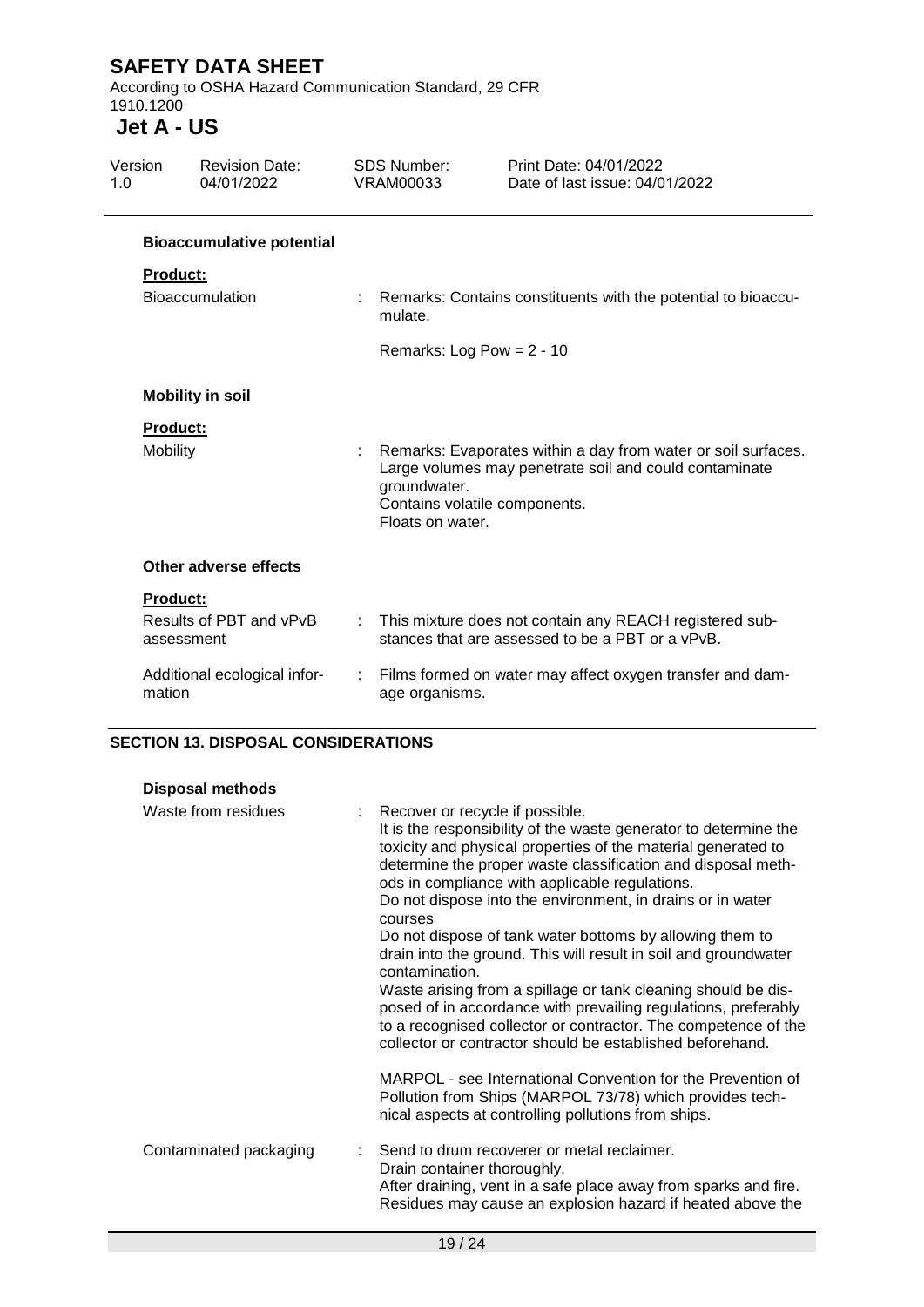According to OSHA Hazard Communication Standard, 29 CFR 1910.1200

# **Jet A - US**

| Version<br>1.0 | <b>Revision Date:</b><br>04/01/2022 | <b>SDS Number:</b><br>VRAM00033 | Print Date: 04/01/2022<br>Date of last issue: 04/01/2022                                                                                                                                                                    |
|----------------|-------------------------------------|---------------------------------|-----------------------------------------------------------------------------------------------------------------------------------------------------------------------------------------------------------------------------|
|                |                                     | container.                      | flash point. Do not puncture, cut or weld uncleaned drums.<br>Do not pollute the soil, water or environment with the waste<br>Comply with any local recovery or waste disposal regulations.                                 |
|                | <b>Local legislation</b>            |                                 |                                                                                                                                                                                                                             |
| <b>Remarks</b> |                                     |                                 | : Disposal should be in accordance with applicable regional,<br>national, and local laws and regulations.<br>Local regulations may be more stringent than regional or na-<br>tional requirements and must be complied with. |

#### **SECTION 14. TRANSPORT INFORMATION**

#### **National Regulations**

| UN/ID/NA number                  | US Department of Transportation Classification (49 CFR Parts 171-180)<br>$:$ UN 1863                                                  |
|----------------------------------|---------------------------------------------------------------------------------------------------------------------------------------|
| Proper shipping name             | : FUEL, AVIATION, TURBINE ENGINE                                                                                                      |
| Class                            | 3                                                                                                                                     |
| Packing group                    | : III                                                                                                                                 |
| Labels                           | $\therefore$ 3                                                                                                                        |
| <b>ERG Code</b>                  | : 128                                                                                                                                 |
| Marine pollutant                 | : no                                                                                                                                  |
| <b>Remarks</b>                   | $\therefore$ This material is an 'OIL' under 49 CFR Part 130 when trans-<br>ported in a container of 3500 gallon capacity or greater. |
| <b>International Regulations</b> |                                                                                                                                       |
| <b>IATA-DGR</b>                  |                                                                                                                                       |
| UN/ID No.                        | $:$ UN 1863                                                                                                                           |
| Proper shipping name             | : FUEL, AVIATION, TURBINE ENGINE                                                                                                      |
| <b>Class</b>                     | 3                                                                                                                                     |
| Packing group                    | : III                                                                                                                                 |
| Labels                           | : 3                                                                                                                                   |
| <b>IMDG-Code</b>                 |                                                                                                                                       |
| UN number                        | $\pm$ UN 1863                                                                                                                         |
| Proper shipping name             | : FUEL, AVIATION, TURBINE ENGINE                                                                                                      |
| Class                            | 3                                                                                                                                     |
| Packing group                    | : III                                                                                                                                 |
| Labels                           | : 3                                                                                                                                   |
| Marine pollutant                 | yes                                                                                                                                   |
|                                  |                                                                                                                                       |

### **Transport in bulk according to Annex II of MARPOL 73/78 and the IBC Code**

Not applicable for product as supplied. MARPOL Annex 1 rules apply for bulk shipments by sea.

#### **Special precautions for user**

Remarks : Special Precautions: Refer to Section 7, Handling & Storage, for special precautions which a user needs to be aware of or needs to comply with in connection with transport.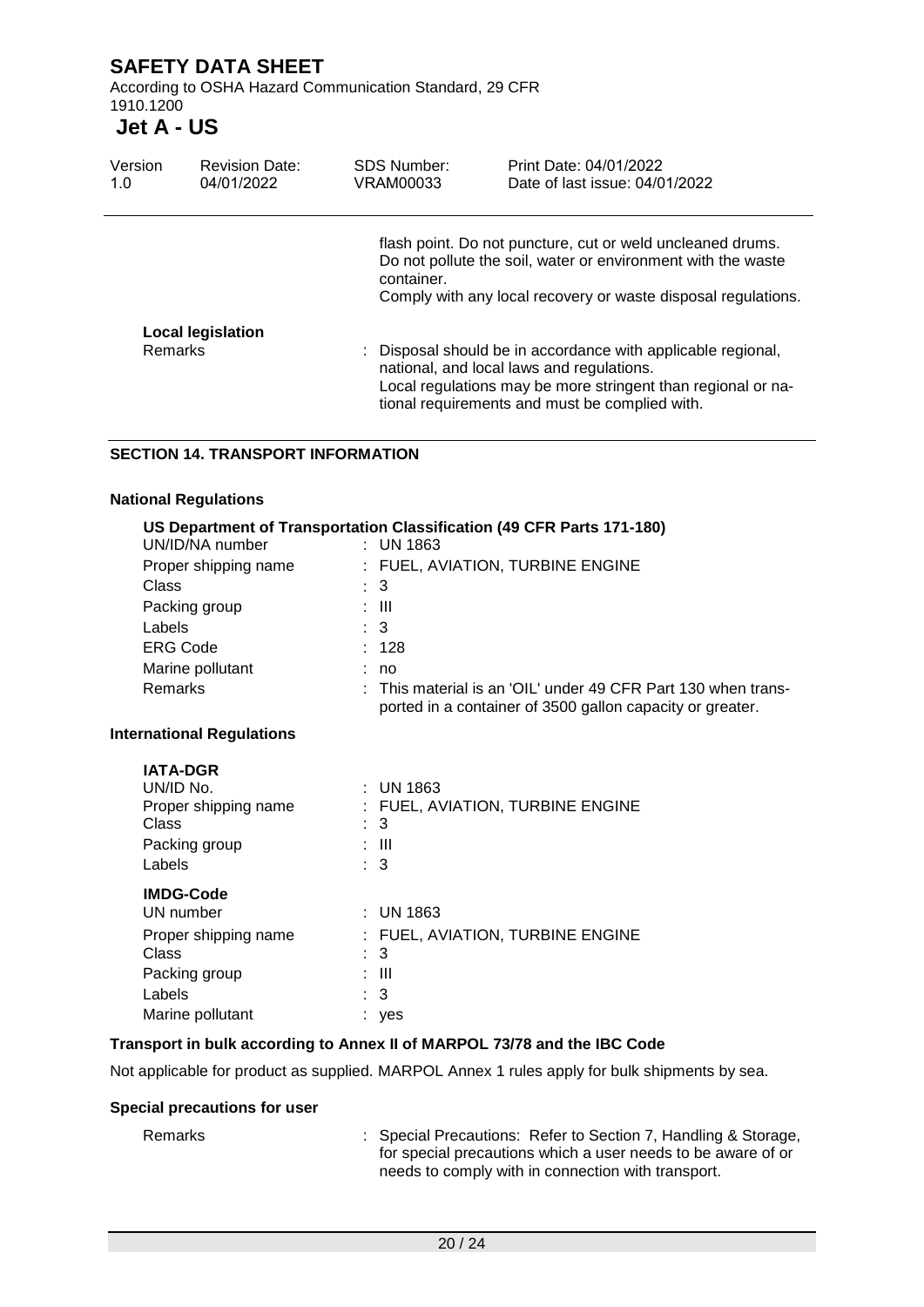According to OSHA Hazard Communication Standard, 29 CFR 1910.1200

### **Jet A - US**

| Version | <b>Revision Date:</b> | <b>SDS Number:</b> |
|---------|-----------------------|--------------------|
| 1.0     | 04/01/2022            | VRAM00033          |

Print Date: 04/01/2022 Date of last issue: 04/01/2022

#### **SECTION 15. REGULATORY INFORMATION**

#### **EPCRA - Emergency Planning and Community Right-to-Know Act**

#### **CERCLA Reportable Quantity**

| CAS-No.        |       | Calculated product RQ |
|----------------|-------|-----------------------|
|                | (lbs) | (lbs)                 |
| 1330-20-7      | 100   | 5000                  |
| $91 - 20 - 3$  | 100   | ÷                     |
| $100 - 41 - 4$ | 1000  |                       |
| $98 - 82 - 8$  | 5000  |                       |
|                |       | Component RQ          |

\*: Calculated RQ exceeds reasonably attainable upper limit.

**SARA 304 Extremely Hazardous Substances Reportable Quantity**

This material does not contain any components with a section 304 EHS RQ.

#### **SARA 302 Extremely Hazardous Substances Threshold Planning Quantity**

This material does not contain any components with a section 302 EHS TPQ.

| SARA 311/312 Hazards | : Flammable (gases, aerosols, liquids, or solids)<br>Skin corrosion or irritation<br>Aspiration hazard<br>Specific target organ toxicity (single or repeated exposure) |                |              |
|----------------------|------------------------------------------------------------------------------------------------------------------------------------------------------------------------|----------------|--------------|
| <b>SARA 313</b>      | The following components are subject to reporting levels es-<br>tablished by SARA Title III, Section 313:                                                              |                |              |
|                      | Ethylbenzene                                                                                                                                                           | $100 - 41 - 4$ | $>= 1 - 5\%$ |
|                      | Xylene, mixed isomers                                                                                                                                                  | 1330-20-7      | $>= 1 - 5%$  |
|                      | Naphthalene                                                                                                                                                            | $91 - 20 - 3$  | $>= 1 - 5\%$ |
|                      | Cumene                                                                                                                                                                 | $98 - 82 - 8$  | $>= 1 - 5\%$ |
|                      |                                                                                                                                                                        |                |              |

#### **Clean Water Act**

The following Hazardous Chemicals are listed under the U.S. CleanWater Act, Section 311, Table 117.3:

| Ethylbenzene          | 100-41-4      | $2\%$ |
|-----------------------|---------------|-------|
| Xylene, mixed isomers | 1330-20-7     | 2%    |
| Naphthalene           | $91 - 20 - 3$ | 1 %   |

#### **US State Regulations**

#### **Pennsylvania Right To Know**

| Kerosine (petroleum)           | 8008-20-6      |
|--------------------------------|----------------|
| Xylene, mixed isomers          | 1330-20-7      |
| Ethylbenzene                   | $100 - 41 - 4$ |
| Cumene                         | $98 - 82 - 8$  |
| Trimethylbenzene (all isomers) | 25551-13-7     |
| Naphthalene                    | $91 - 20 - 3$  |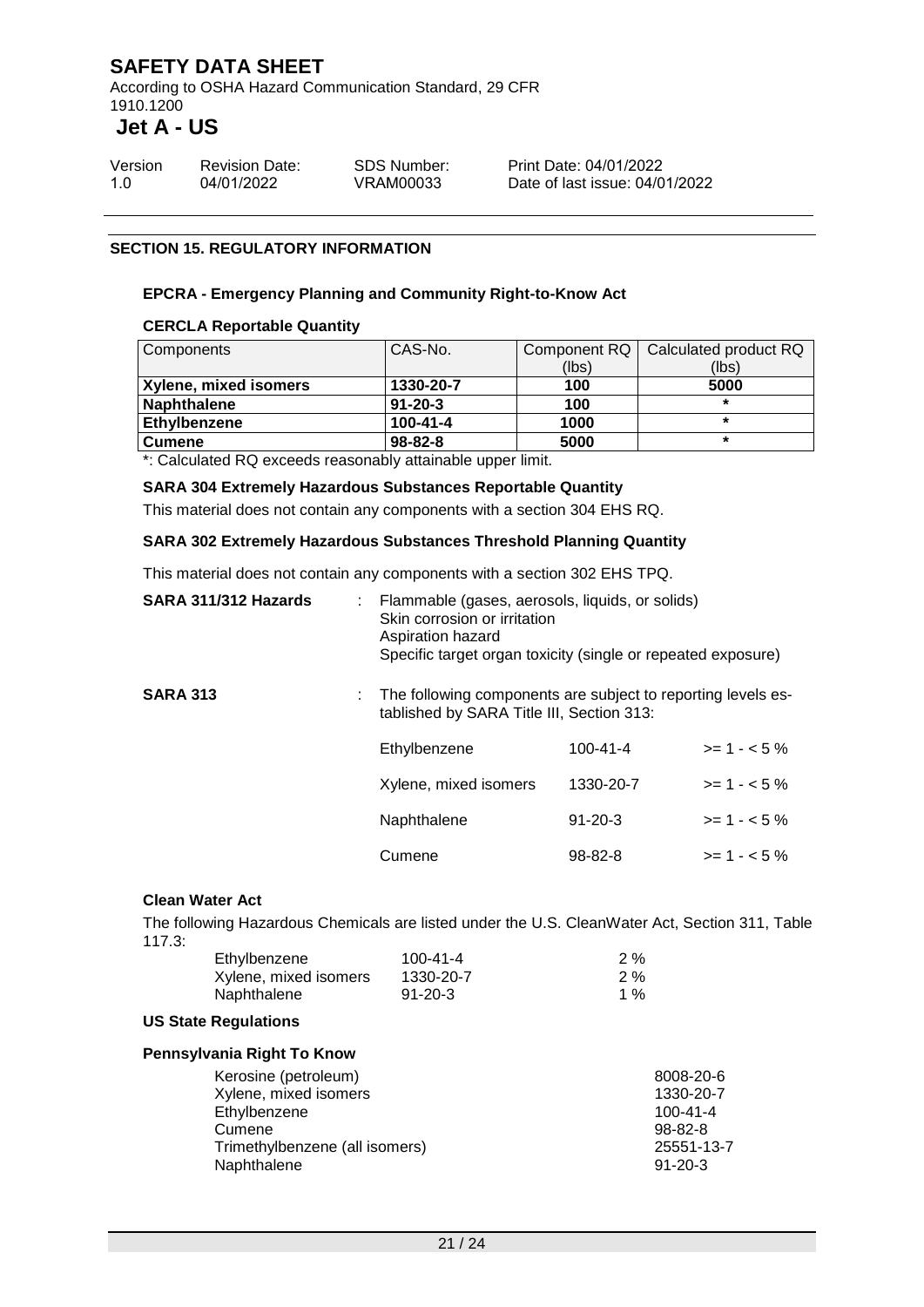According to OSHA Hazard Communication Standard, 29 CFR 1910.1200

### **Jet A - US**

| Version | <b>Revision Date:</b> | <b>SDS Number:</b> | <b>Print D</b> |
|---------|-----------------------|--------------------|----------------|
| 1.0     | 04/01/2022            | VRAM00033          | Date c         |

Date: 04/01/2022 of last issue: 04/01/2022

#### **California Prop. 65**

WARNING: This product can expose you to chemicals including Ethylbenzene, Naphthalene, Cumene, which is/are known to the State of California to cause cancer. For more information go to www.P65Warnings.ca.gov.

#### **California List of Hazardous Substances**

| Xylene, mixed isomers          | 1330-20-7      |
|--------------------------------|----------------|
| Ethylbenzene                   | $100 - 41 - 4$ |
| Cumene                         | $98-82-8$      |
| Trimethylbenzene (all isomers) | 25551-13-7     |
| Naphthalene                    | $91 - 20 - 3$  |
|                                |                |

#### **Other regulations:**

The regulatory information is not intended to be comprehensive. Other regulations may apply to this material.

#### **SECTION 16. OTHER INFORMATION**

#### **Further information**

NFPA Rating (Health, Fire, Reac-2, 2, 0 tivity)

#### **Full text of other abbreviations**

| <b>ACGIH</b>               |   | : USA. ACGIH Threshold Limit Values (TLV)                                                                                                                                                                                                                                                                                                                                                                                                                                                                                                                                     |
|----------------------------|---|-------------------------------------------------------------------------------------------------------------------------------------------------------------------------------------------------------------------------------------------------------------------------------------------------------------------------------------------------------------------------------------------------------------------------------------------------------------------------------------------------------------------------------------------------------------------------------|
| <b>ACGIH BEI</b>           |   | ACGIH - Biological Exposure Indices (BEI)                                                                                                                                                                                                                                                                                                                                                                                                                                                                                                                                     |
| OSHA P0                    |   | USA. OSHA - TABLE Z-1 Limits for Air Contaminants -<br>1910.1000                                                                                                                                                                                                                                                                                                                                                                                                                                                                                                              |
| OSHA Z-1                   |   | USA. Occupational Exposure Limits (OSHA) - Table Z-1 Lim-<br>its for Air Contaminants                                                                                                                                                                                                                                                                                                                                                                                                                                                                                         |
| ACGIH / TWA                |   | 8-hour, time-weighted average                                                                                                                                                                                                                                                                                                                                                                                                                                                                                                                                                 |
| <b>ACGIH / STEL</b>        |   | Short-term exposure limit                                                                                                                                                                                                                                                                                                                                                                                                                                                                                                                                                     |
| OSHA P0 / TWA              |   | 8-hour time weighted average                                                                                                                                                                                                                                                                                                                                                                                                                                                                                                                                                  |
| OSHA PO / STEL             |   | Short-term exposure limit                                                                                                                                                                                                                                                                                                                                                                                                                                                                                                                                                     |
| OSHA Z-1 / TWA             |   | : 8-hour time weighted average                                                                                                                                                                                                                                                                                                                                                                                                                                                                                                                                                |
| Abbreviations and Acronyms | ÷ | The standard abbreviations and acronyms used in this docu-<br>ment can be looked up in reference literature (e.g. scientific<br>dictionaries) and/or websites.                                                                                                                                                                                                                                                                                                                                                                                                                |
|                            |   | ACGIH = American Conference of Governmental Industrial<br>Hygienists<br>$ADR = European Agreement concerning the International$<br>Carriage of Dangerous Goods by Road<br>AICS = Australian Inventory of Chemical Substances<br>ASTM = American Society for Testing and Materials<br>BEL = Biological exposure limits<br>BTEX = Benzene, Toluene, Ethylbenzene, Xylenes<br>CAS = Chemical Abstracts Service<br>CEFIC = European Chemical Industry Council<br>CLP = Classification Packaging and Labelling<br>COC = Cleveland Open-Cup<br>DIN = Deutsches Institut fur Normung |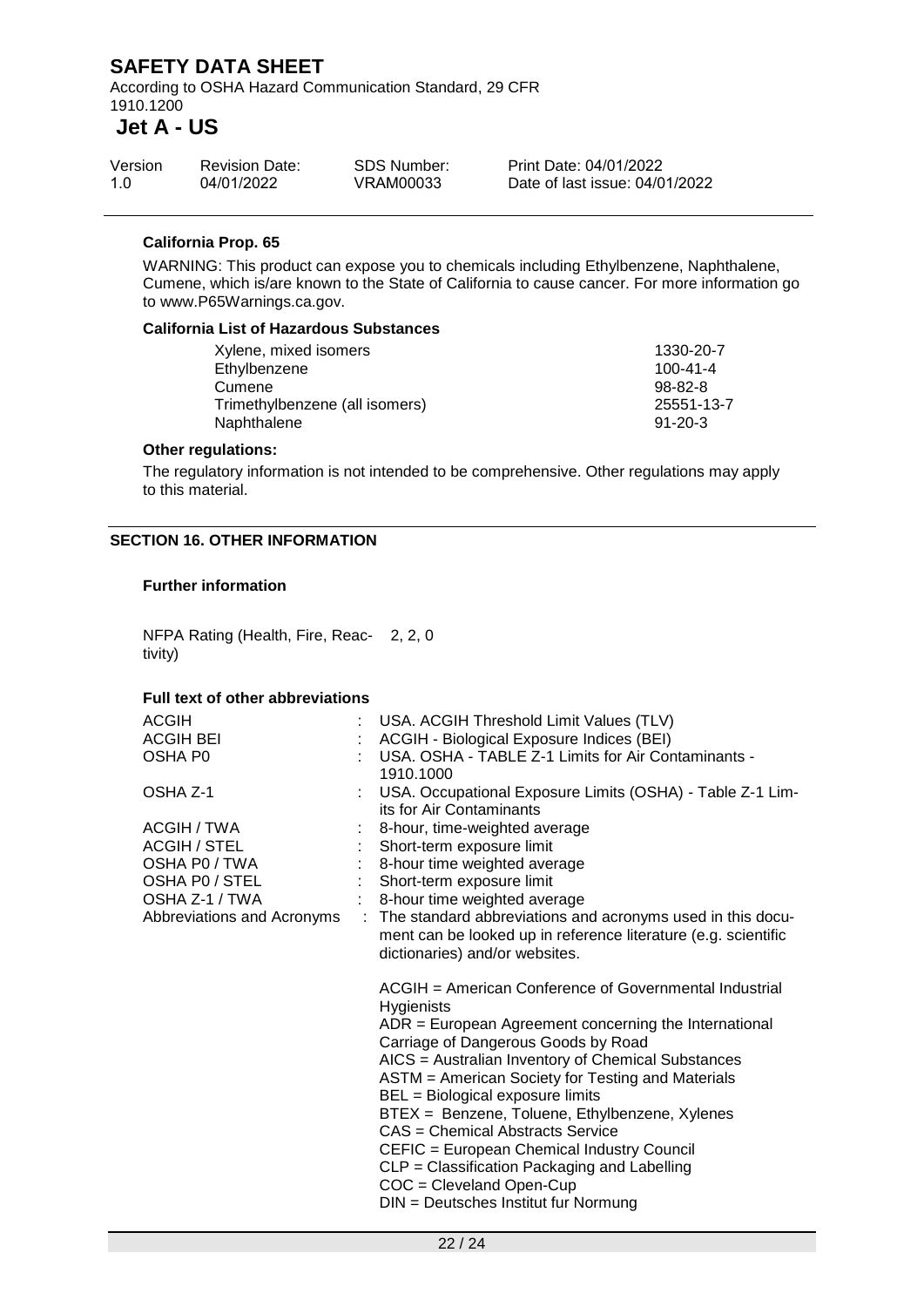According to OSHA Hazard Communication Standard, 29 CFR 1910.1200

# **Jet A - US**

| Version<br>1.0 | <b>Revision Date:</b><br>04/01/2022 | <b>SDS Number:</b><br>VRAM00033                                                                                                                                                                                                                                                                                                                                                                                                                                                                                                                                                                                                                                                                                                                                                                                                                                                                                                                                                                                                                                                                                                                                                                                                                                                                                                                                                                                                                                                                                                                                                                                                                                                                                                                                                                                                                                                                                                                                                                                                                                             | Print Date: 04/01/2022<br>Date of last issue: 04/01/2022 |
|----------------|-------------------------------------|-----------------------------------------------------------------------------------------------------------------------------------------------------------------------------------------------------------------------------------------------------------------------------------------------------------------------------------------------------------------------------------------------------------------------------------------------------------------------------------------------------------------------------------------------------------------------------------------------------------------------------------------------------------------------------------------------------------------------------------------------------------------------------------------------------------------------------------------------------------------------------------------------------------------------------------------------------------------------------------------------------------------------------------------------------------------------------------------------------------------------------------------------------------------------------------------------------------------------------------------------------------------------------------------------------------------------------------------------------------------------------------------------------------------------------------------------------------------------------------------------------------------------------------------------------------------------------------------------------------------------------------------------------------------------------------------------------------------------------------------------------------------------------------------------------------------------------------------------------------------------------------------------------------------------------------------------------------------------------------------------------------------------------------------------------------------------------|----------------------------------------------------------|
|                |                                     | DMEL = Derived Minimal Effect Level<br>DNEL = Derived No Effect Level<br>DSL = Canada Domestic Substance List<br>$EC = European Commission$<br>EC50 = Effective Concentration fifty<br>ECETOC = European Center on Ecotoxicology and Toxicolo-<br>gy Of Chemicals<br>ECHA = European Chemicals Agency<br>EINECS = The European Inventory of Existing Commercial<br><b>Chemical Substances</b><br>$EL50 = E$ ffective Loading fifty<br>ENCS = Japanese Existing and New Chemical Substances<br>Inventory<br>EWC = European Waste Code<br>GHS = Globally Harmonised System of Classification and<br>Labelling of Chemicals<br>IARC = International Agency for Research on Cancer<br>IATA = International Air Transport Association<br>IC50 = Inhibitory Concentration fifty<br>IL50 = Inhibitory Level fifty<br><b>IMDG</b> = International Maritime Dangerous Goods<br>INV = Chinese Chemicals Inventory<br>IP346 = Institute of Petroleum test method $N^{\circ}$ 346 for the<br>determination of polycyclic aromatics DMSO-extractables<br>KECI = Korea Existing Chemicals Inventory<br>LC50 = Lethal Concentration fifty<br>$LD50 = Lethal Does fifty per cent.$<br>LL/EL/IL = Lethal Loading/Effective Loading/Inhibitory loading<br>$LL50 = Lethal$ Loading fifty<br>MARPOL = International Convention for the Prevention of<br><b>Pollution From Ships</b><br>NOEC/NOEL = No Observed Effect Concentration / No Ob-<br>served Effect Level<br>OE_HPV = Occupational Exposure - High Production Volume<br>PBT = Persistent, Bioaccumulative and Toxic<br>PICCS = Philippine Inventory of Chemicals and Chemical<br>Substances<br>PNEC = Predicted No Effect Concentration<br>REACH = Registration Evaluation And Authorisation Of<br>Chemicals<br>RID = Regulations Relating to International Carriage of Dan-<br>gerous Goods by Rail<br>SKIN_DES = Skin Designation<br>STEL = Short term exposure limit<br>TRA = Targeted Risk Assessment<br>TSCA = US Toxic Substances Control Act<br>TWA = Time-Weighted Average<br>vPvB = very Persistent and very Bioaccumulative |                                                          |
|                |                                     |                                                                                                                                                                                                                                                                                                                                                                                                                                                                                                                                                                                                                                                                                                                                                                                                                                                                                                                                                                                                                                                                                                                                                                                                                                                                                                                                                                                                                                                                                                                                                                                                                                                                                                                                                                                                                                                                                                                                                                                                                                                                             |                                                          |

This product is intended for use in closed systems only.

A vertical bar (|) in the left margin indicates an amendment from the previous version. There has been a significant change in the required exposure controls/personal protection requirements in section 8.